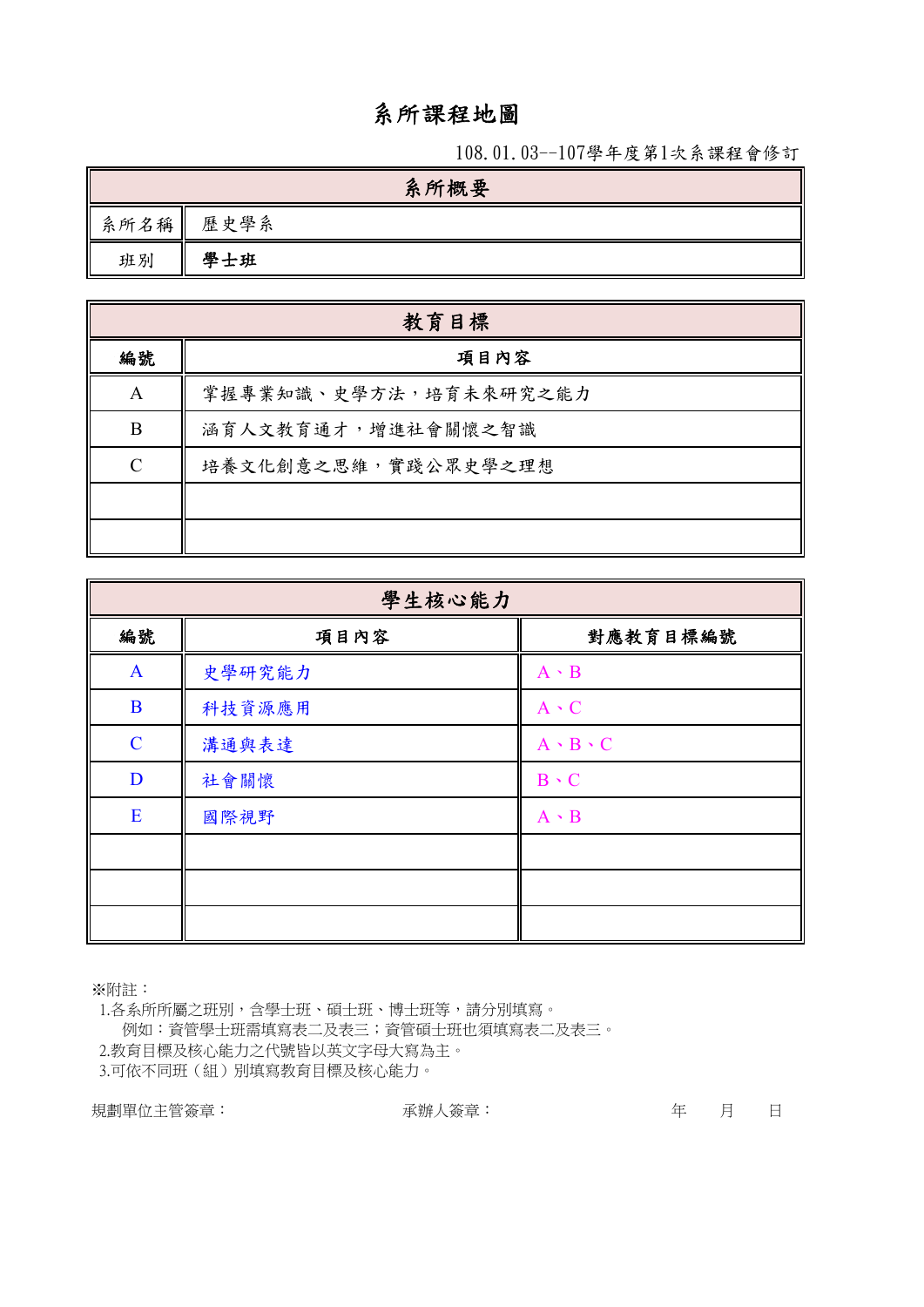### ◎ 規劃對象(或領域):歷史學系學士班

◎ 規劃內容如下:

| 科目名稱                                                         |                | 對應核心能力編號/權重<br>規劃要點 (附註) |   |                |    |          |              | 開課<br>建議 |                 | 備註             |     |                |                |                                |
|--------------------------------------------------------------|----------------|--------------------------|---|----------------|----|----------|--------------|----------|-----------------|----------------|-----|----------------|----------------|--------------------------------|
|                                                              |                | $\mathfrak{p}$           | 3 | 4              |    | <b>B</b> | $\mathsf{C}$ | Ð        | E.              | 修課年            | 單位  |                |                |                                |
| 院核心課程(若無免填)                                                  |                |                          |   |                |    |          |              |          |                 |                |     |                |                |                                |
| (中文) 數位人文概論                                                  |                |                          |   |                |    |          |              |          |                 |                |     |                |                |                                |
| (英文)Introduction to Digital Humanities                       | $\overline{U}$ | $\overline{A}$           | S | $\overline{2}$ | 40 | 40       | 10           | 10       |                 | $\mathbf{1}$   | 文學院 |                |                |                                |
| (中文)影像處理與電腦繪圖                                                |                |                          |   |                |    |          |              |          |                 |                |     |                |                |                                |
| $(\nexists \times)$ Image processing and computer<br>graphic | $\mathbf{U}$   | A                        | S | $\overline{2}$ | 20 | 60       | 10           | 5        | 5.              | $\mathbf{1}$   | 文學院 |                |                |                                |
| (中文) 網頁設計                                                    |                |                          |   |                |    |          |              |          |                 |                |     | 數位人文<br>系列課程   |                |                                |
| (英文) Web design                                              | $\mathbf{U}$   | A                        | S | $\overline{2}$ | 20 | 50       | 20           | 5        | 5.              | 1              | 文學院 | ,必修6           | 數位人文           | 一、數位<br>人文系列                   |
| (中文) 數位敘事應用                                                  |                |                          |   |                |    |          |              |          |                 |                |     | 選1(109<br>學年度起 | 系列課程<br>,必修7   | 課程,必                           |
| (英文) Digital storytelling and its<br>application             | U              | A                        | S | $\mathbf{2}$   | 30 | 30       | 30           | 5        | 5               | $\mathbf{1}$   | 文學院 | 入學適<br>用)      | 選1(110<br>年度起入 | 修,7選1<br>(111學年<br>度起入學<br>適用) |
| (中文) 數位內容策展                                                  | $\mathbf{U}$   | $\mathsf{A}$             | S | $\overline{2}$ | 20 | 45       | 50           | 5        | 10 <sup>°</sup> | $\mathbf{1}$   |     |                | 學適用)           |                                |
| (英文) Digital content curation                                |                |                          |   |                |    |          |              |          |                 |                | 文學院 |                |                |                                |
| (中文) 數位人文GIS應用                                               |                |                          |   |                |    |          |              |          |                 |                |     |                |                |                                |
| (英文) Theory and Application in GIS                           | $\overline{U}$ | $\Lambda$                | S | $\overline{2}$ | 40 | 30       | 30           |          |                 | $\mathbf{1}$   | 文學院 |                |                |                                |
| (中文)程式設計與人文應用                                                | $\mathbf{U}$   |                          | S | 3              |    | 60       | 25           |          | 15              | $\mathbf{1}$   | 文學院 |                |                |                                |
| (英文) Programming and Applications for Humanities             |                | $\mathbf{A}$             |   |                |    |          |              |          |                 | $\overline{2}$ | 外文系 |                |                |                                |
| (中文)歷史與電影                                                    | U              |                          | S |                | 40 |          |              | 40       | 20              | $\mathbf{1}$   | 文學院 |                |                |                                |
| (英文) History and Films                                       |                | A                        |   | 1.             |    |          |              |          |                 |                |     |                |                |                                |
| (中文) 文化台中                                                    | $\mathbf{U}$   |                          | S |                | 40 |          |              | 60       |                 |                |     |                |                |                                |
| (英文) Culture in Taichung                                     |                | A                        |   | -1             |    |          |              |          |                 | $\mathbf{1}$   | 文學院 |                |                | 二、EMI課                         |
| (中文) 飲食與文化                                                   | U              |                          |   |                |    |          |              |          |                 |                |     |                |                | 程,必修<br>任選2學分                  |
| (英文) Food and Culture                                        |                | $\mathbf{A}$             | S | $\mathbf{1}$   | 40 |          | 30           | 20       | 10              | $\mathbf{1}$   | 文學院 |                |                | (111學年<br>度起入學                 |
| (中文)台灣語言與文化                                                  | $\mathbf U$    |                          |   |                |    |          |              |          | 25              |                |     |                |                | 適用)                            |
| (英文) Taiwanese Languages and Cultures                        |                | $\mathbf{A}$             | S | 1              | 25 |          | 25           | 25       |                 | $\mathbf{1}$   | 文學院 |                |                |                                |
| (中文)歐洲現代史導讀                                                  |                |                          |   |                |    |          |              |          |                 |                |     |                |                |                                |
| (英文) Selected Readings in Modern<br>European History         | U              | A                        | S | 1              | 30 |          | 20           | 20       | 30              | 1              | 文學院 |                |                |                                |
|                                                              |                |                          |   |                |    |          |              |          |                 |                |     |                |                |                                |

※附註:規劃要點填表說明:(1到4各欄位請填正確代表字母) 1:U-學士課程、M-碩士課程、D-博士課程。

2:A-正課、B-實習課、C-台下指導之科目如學生講述或邀請演講之專題討論、專題研究……等。

3:S-學期課、Y-學年課。

4:科目(全期或全年)總學分數(請填阿拉伯數字)。

單位主管簽章: 承辦人簽章: 年 月 日 1/16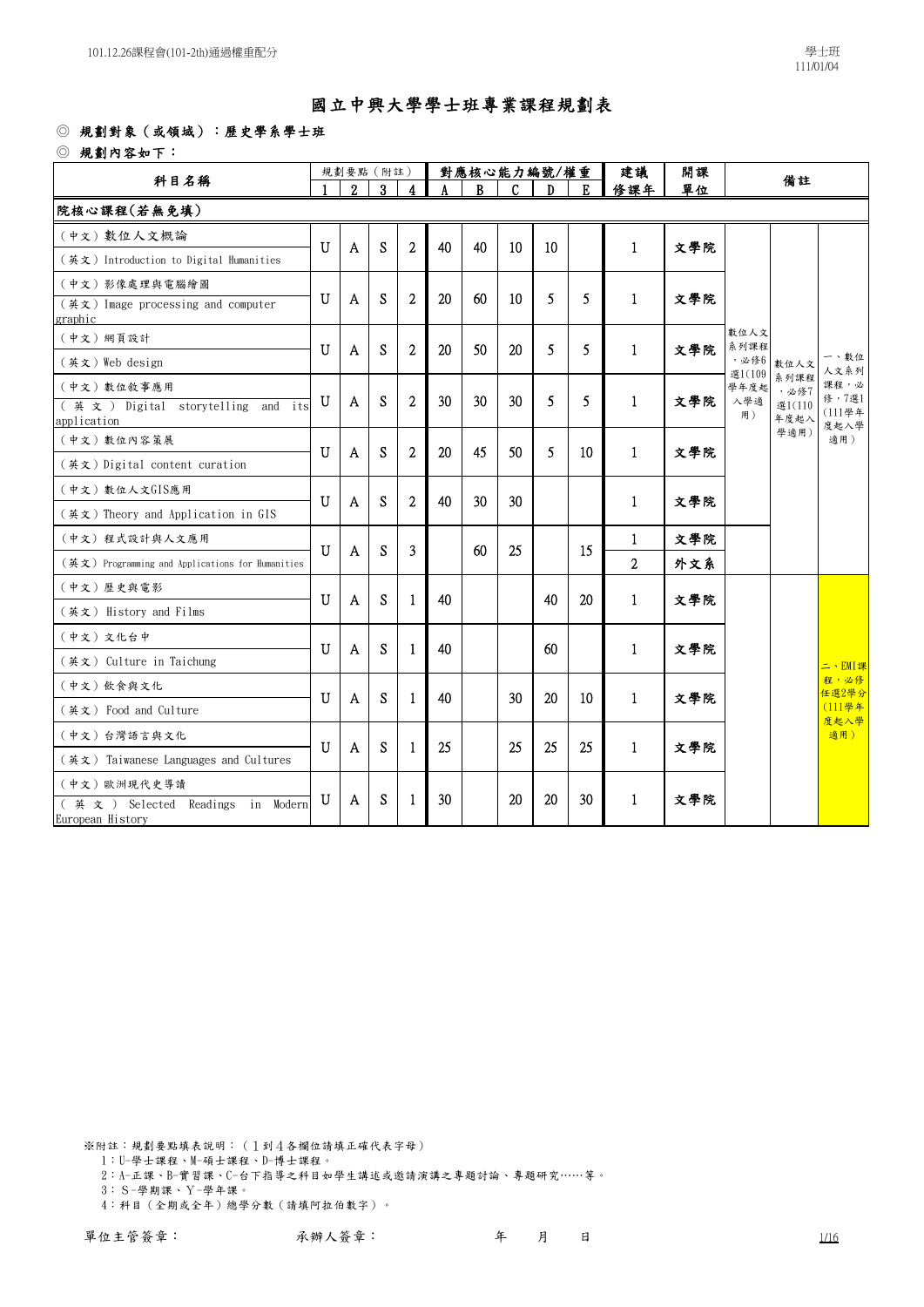#### ◎ 規劃對象(或領域):歷史學系學士班

#### ◎ 規劃內容如下:

| 科目名稱                         |              |                  | 規劃要點 (附註)        |   |    |    | 對應核心能力編號/權重  |    | 建議 | 開課           | 備註  |  |
|------------------------------|--------------|------------------|------------------|---|----|----|--------------|----|----|--------------|-----|--|
|                              | $\mathbf{1}$ | $\boldsymbol{2}$ | $\boldsymbol{3}$ | 4 | A  | B  | $\mathbf{C}$ | D  | Ľ  | 修課年          | 單位  |  |
| 必修課程                         |              |                  |                  |   |    |    |              |    |    |              |     |  |
| (中文)中國通史                     | U            |                  | Y                | 6 | 40 |    | 30           | 30 |    | 1            | 歷史系 |  |
| (英文) General Chinese History |              | A                |                  |   |    |    |              |    |    |              |     |  |
| (中文)世界通史                     | U            | A                | Y                | 6 | 10 |    |              | 40 | 50 | 1            | 歷史系 |  |
| (英文) General World History   |              |                  |                  |   |    |    |              |    |    |              |     |  |
| (中文)臺灣史                      | U            | A                | Y                |   | 70 |    |              | 30 |    | $\mathbf{2}$ | 歷史系 |  |
| (英文) History of Taiwan       |              |                  |                  | 4 |    |    |              |    |    |              |     |  |
| (中文)史學導論                     | U            |                  | S                | 3 | 30 |    |              | 40 | 30 |              | 歷史系 |  |
| (英文) Introduction to History |              | A                |                  |   |    |    |              |    |    | 1            |     |  |
| (中文)史學方法                     | U            |                  | $\mathbf Y$      | 4 | 50 | 20 | 30           |    |    | 2            | 歷史系 |  |
| (英文) Historiography          |              | A                |                  |   |    |    |              |    |    |              |     |  |

※附註:規劃要點填表說明:(1到4各欄位請填正確代表字母) 1:U-學士課程、M-碩士課程、D-博士課程。

2:A-正課、B-實習課、C-台下指導之科目如學生講述或邀請演講之專題討論、專題研究……等。

3:S-學期課、Y-學年課。

4:科目(全期或全年)總學分數(請填阿拉伯數字)。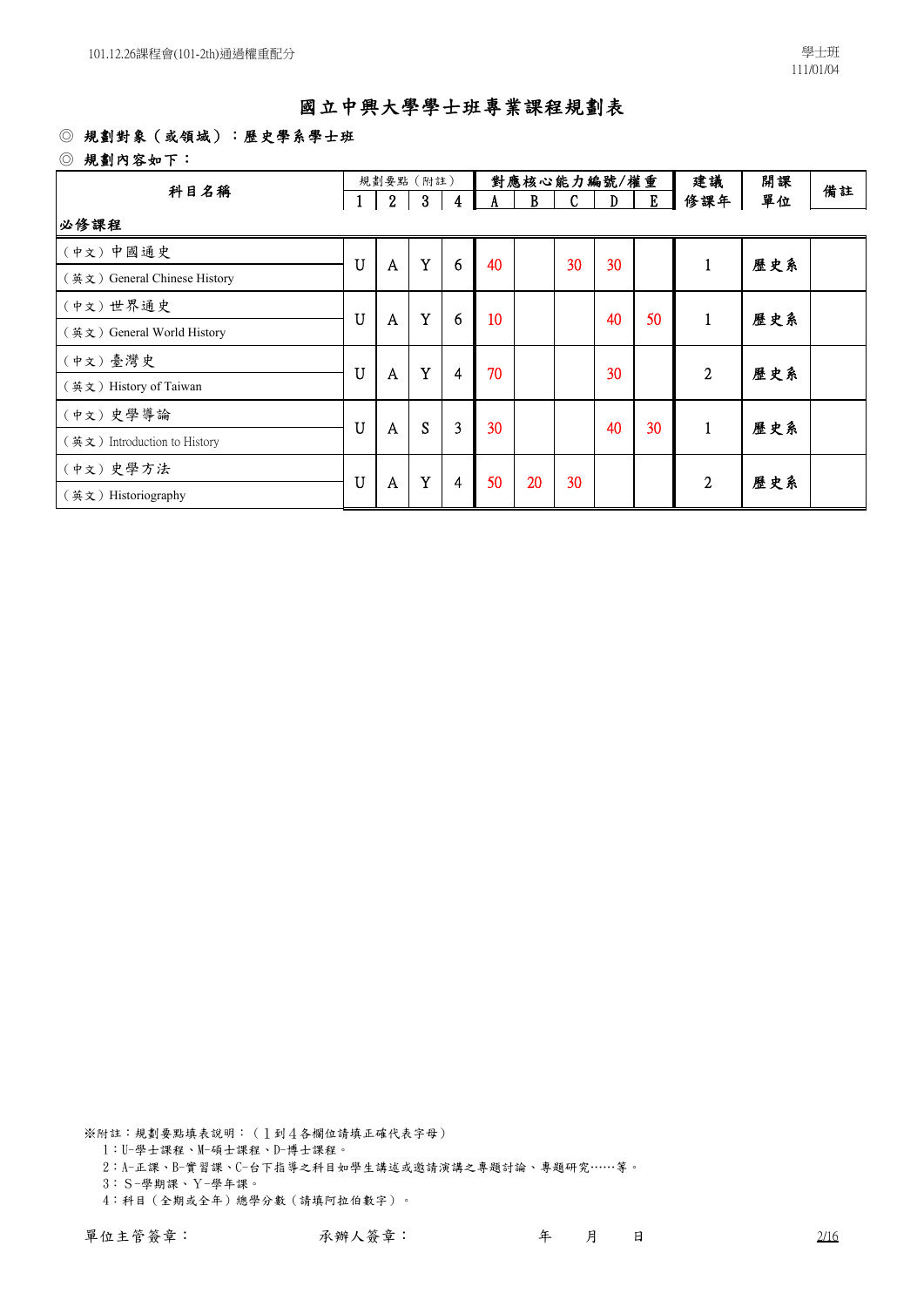#### ◎ 規劃對象(或領域):歷史學系學士班

#### ◎ 規劃內容如下:

| 科目名稱                                               |             | 規劃要點 (附註)                 |   |                  |    |    | 對應核心能力編號/權重 |    | 建議              | 備註               |     |  |
|----------------------------------------------------|-------------|---------------------------|---|------------------|----|----|-------------|----|-----------------|------------------|-----|--|
|                                                    |             | $\overline{2}$            | 3 | 4                |    | R  | C           | D  | E               | 修課年              | 單位  |  |
| 選修課程                                               |             |                           |   |                  |    |    |             |    |                 |                  |     |  |
| (中文)中國近代史(一)                                       | $\mathbf U$ | A                         | S | $\overline{2}$   | 40 | 15 |             | 15 | 30              | 3                | 歷史系 |  |
| (英文) Modern Chinese History(I)                     |             |                           |   |                  |    |    |             |    |                 |                  |     |  |
| (中文)中國近代史(二)                                       | $\mathbf U$ | A                         | S | $\overline{c}$   | 40 | 15 |             | 15 | 30              | 3                | 歷史系 |  |
| (英文) Modern Chinese History(II)                    |             |                           |   |                  |    |    |             |    |                 |                  |     |  |
| (中文)法國史                                            | U           | A                         | Y | 4                |    |    |             |    | 100             | 3                | 歷史系 |  |
| (英文) History of France                             |             |                           |   |                  |    |    |             |    |                 |                  |     |  |
| (中文) 秦漢史(一)                                        | $\mathbf U$ | A                         | S | 3                | 20 | 20 | 20          | 20 | 20              | 2                | 歷史系 |  |
| (英文) History of Qin and Han Dynasties(I)           |             |                           |   |                  |    |    |             |    |                 |                  |     |  |
| (中文) 秦漢史(二)                                        | $\mathbf U$ |                           | S | 3                | 20 | 20 | 20          | 20 | 20              | $\overline{2}$   |     |  |
| (英文) History of Qin and Han Dynasties(II)          |             | A                         |   |                  |    |    |             |    |                 |                  | 歷史系 |  |
| (中文)史記                                             | $\mathbf U$ | A                         | Y | 4                | 60 |    | 15          | 25 |                 | 3                | 歷史系 |  |
| (英文) Shih Chi (The Historical Records)             |             |                           |   |                  |    |    |             |    |                 |                  |     |  |
| (中文)明史                                             | $\mathbf U$ | A                         | Y | 4                | 50 | 25 | 25          |    |                 | 3                | 歷史系 |  |
| (英文) History of Ming Dynasty                       |             |                           |   |                  |    |    |             |    |                 |                  |     |  |
| (中文)清史                                             | U           | A                         | Y | 4                | 50 | 25 | 25          |    |                 | 3                | 歷史系 |  |
| (英文) History of Ching Dynasty                      |             |                           |   |                  |    |    |             |    |                 |                  |     |  |
| (中文)明清史(一)                                         | $\mathbf U$ | A                         | S | $\overline{2}$   | 40 | 15 |             | 15 | 30              | 3                | 歷史系 |  |
| (英文) History of Ming and Ching Dynasty(I)          |             |                           |   |                  |    |    |             |    |                 |                  |     |  |
| (中文)明清史(二)                                         | U           |                           | S | $\overline{2}$   | 40 | 15 |             | 15 | 30              |                  |     |  |
| (英文) History of Ming and Ching Dynasty(II)         |             | A                         |   |                  |    |    |             |    |                 | 3                | 歷史系 |  |
| (中文)中日關係史(一)                                       |             |                           |   |                  |    |    |             |    |                 |                  |     |  |
| (英文) History of Sino-Japanese Relations(I)         | ${\bf U}$   | $\boldsymbol{\mathsf{A}}$ | S | $\boldsymbol{2}$ | 50 |    | 20          |    | 30 <sup>°</sup> | $\boldsymbol{2}$ | 歷史系 |  |
| (中文)中日關係史(二)                                       |             |                           |   |                  |    |    |             |    |                 |                  |     |  |
| (英文) History of Sino-Japanese Relations(II)        | $\mathbf U$ | $\mathbf{A}$              | S | $\overline{2}$   | 50 |    | 20          |    | 30              | $\overline{2}$   | 歷史系 |  |
| (中文)明代社會經濟史                                        |             |                           |   |                  |    |    |             |    |                 |                  |     |  |
| (英文) Socio-Economic History of The Ming<br>Dynasty | $\mathbf U$ | A                         | S | 2                | 50 | 25 | 25          |    |                 | 3                | 歷史系 |  |

- 1:U-學士課程、M-碩士課程、D-博士課程。
- 2:A-正課、B-實習課、C-台下指導之科目如學生講述或邀請演講之專題討論、專題研究……等。
- 3:S-學期課、Y-學年課。
- 4:科目(全期或全年)總學分數(請填阿拉伯數字)。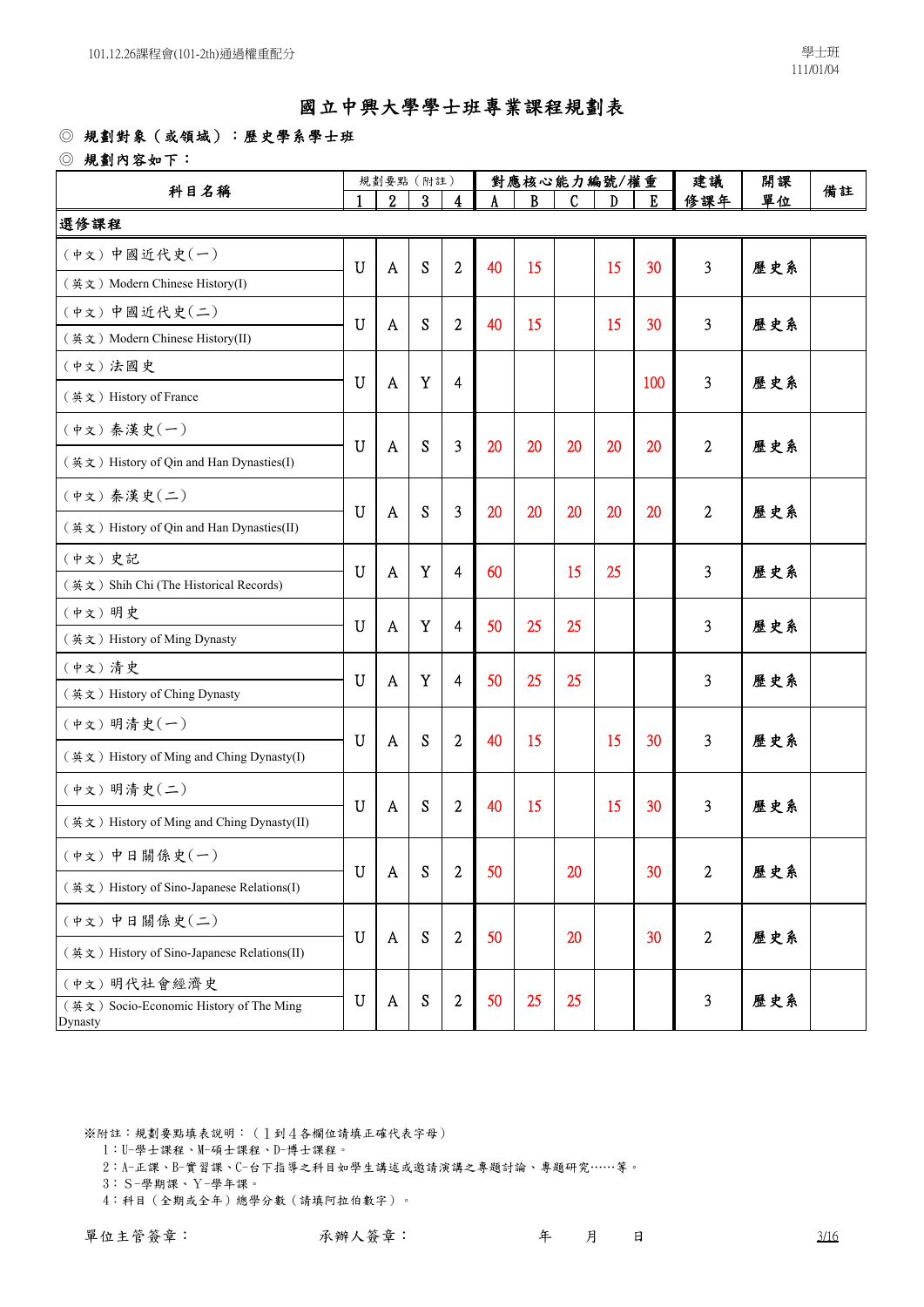### ◎ 規劃對象(或領域):歷史學系學士班

◎ 規劃內容如下:

| 科目名稱                                                          |                       |                  | 規劃要點 (附註)        |                |    |    | 對應核心能力編號/權重 |    |    | 建議                      | 開課  | 備註            |
|---------------------------------------------------------------|-----------------------|------------------|------------------|----------------|----|----|-------------|----|----|-------------------------|-----|---------------|
|                                                               | 1                     | $\boldsymbol{2}$ | $\boldsymbol{3}$ | 4              |    | B  | C           | D  | E  | 修課年                     | 單位  |               |
| (中文)清代社會經濟史                                                   |                       |                  |                  |                |    |    |             |    |    |                         |     |               |
| (英文) Socio-Economic History of The Qing<br>Dynasty            | $\mathbf U$           | A                | S                | $\mathbf{2}$   | 50 | 25 | 25          |    |    | 3                       | 歷史系 |               |
| (中文)日本史(一)                                                    | $\mathbf U$           | A                | S                | $\mathbf{2}$   | 50 |    | 20          |    | 30 | 3                       | 歷史系 |               |
| (英文) History of Japan(I)                                      |                       |                  |                  |                |    |    |             |    |    |                         |     |               |
| (中文)日本史(二)                                                    |                       |                  |                  |                |    |    |             |    |    |                         |     |               |
| (英文) History of Japan(II)                                     | $\mathbf U$           | A                | S                | $\mathbf{2}$   | 50 |    | 20          |    | 30 | 3                       | 歷史系 |               |
| (中文)中國經濟史                                                     | U                     | A                | S                | 3              |    | 40 | 30          | 20 | 10 | 3                       | 歷史系 |               |
| (英文) Chinese Economic History                                 |                       |                  |                  |                |    |    |             |    |    |                         |     |               |
| (中文)世界經濟史                                                     | U                     | A                | S                | 3              |    | 20 | 20          | 10 | 50 | $\overline{\mathbf{4}}$ | 歷史系 |               |
| (英文) World Economic History                                   |                       |                  |                  |                |    |    |             |    |    |                         |     |               |
| (中文)歐洲經濟史                                                     | $\mathbf U$           | A                | S                | 3              |    | 20 | 20          | 10 | 50 | 4                       | 歷史系 |               |
| (英文) Economic History of Europe                               |                       |                  |                  |                |    |    |             |    |    |                         |     |               |
| (中文) 歷史上的泡沫經濟                                                 | U                     | A                | S                | 3              |    | 25 | 25          | 25 | 25 | 4                       | 歷史系 |               |
| (英文) Economic Bubbles in History                              |                       |                  |                  |                |    |    |             |    |    |                         |     |               |
| (中文)臺灣經濟發展史                                                   | $\overline{U}$        | A                | S                | 3              |    | 40 | 30          | 20 | 10 | 3                       | 歷史系 |               |
| (英文) History of Economic Development of Taiwan                |                       |                  |                  |                |    |    |             |    |    |                         |     |               |
| (中文) 數量方法                                                     | $\mathbf U$           | A                | S                | 3              | 30 | 30 | 10          |    | 30 | 3                       | 歷史系 |               |
| (英文) Quantitative Methods                                     |                       |                  |                  |                |    |    |             |    |    |                         |     |               |
| (中文) 隋唐史                                                      | U                     | A                | Y                | $\overline{4}$ | 70 |    | 30          |    |    | 3                       | 歷史系 |               |
| (英文) History of Sui and Tang                                  |                       |                  |                  |                |    |    |             |    |    |                         |     |               |
| (中文)中國中古制度與文化<br>(英文) The Institution and Culture in Medieval | $\mathbf U$           | A                | Y                | 4              | 70 |    | 30          |    |    | 2                       | 歷史系 |               |
| Chinese                                                       |                       |                  |                  |                |    |    |             |    |    |                         |     |               |
| (中文)世界現代史(一)                                                  | $\overline{U}$        | $\mathbf{A}$     | S                | $\overline{2}$ | 30 | 10 | 20          |    | 40 | $\overline{2}$          | 歷史系 | 11101異        |
| (英文) Contemporary World History(I)                            |                       |                  |                  |                |    |    |             |    |    |                         |     | 動課程           |
| (中文)世界現代史(二)                                                  | $\overline{\text{U}}$ | $\overline{A}$   | S                | $\overline{2}$ | 30 | 10 | 20          |    | 40 | $\overline{2}$          | 歷史系 | 11101異<br>動課程 |
| (英文) Contemporary World History (II)                          |                       |                  |                  |                |    |    |             |    |    |                         |     |               |

※附註:規劃要點填表說明:(1到4各欄位請填正確代表字母)

- 1:U-學士課程、M-碩士課程、D-博士課程。
- 2:A-正課、B-實習課、C-台下指導之科目如學生講述或邀請演講之專題討論、專題研究……等。
- 3:S-學期課、Y-學年課。
- 4:科目(全期或全年)總學分數(請填阿拉伯數字)。

單位主管簽章: 承辦人簽章: 年 月 日 4/16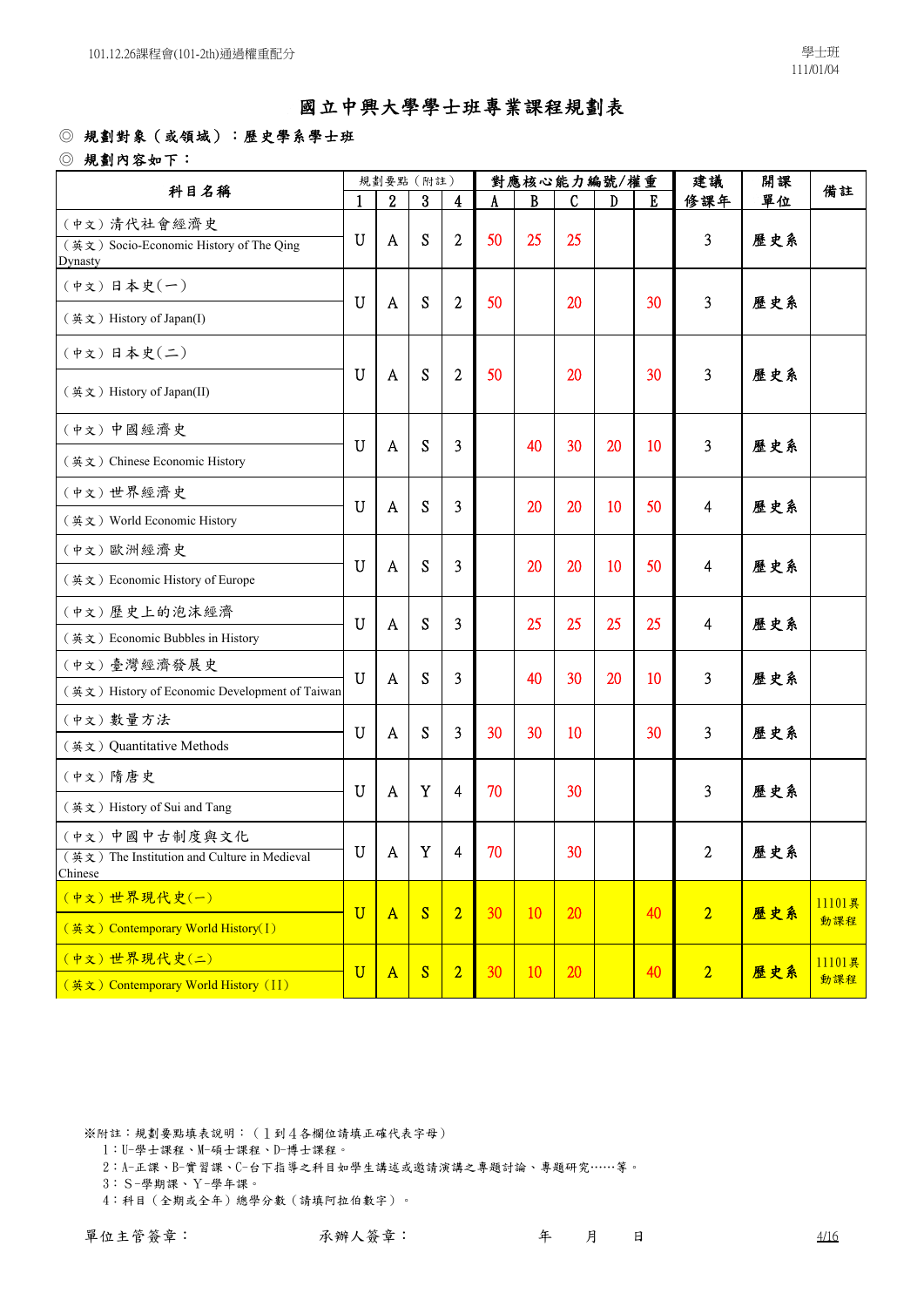#### ◎ 規劃對象(或領域):歷史學系學士班

◎ 規劃內容如下:

| 科目名稱                                                                                    |             |   | 規劃要點 (附註) |                |     |    | 對應核心能力編號/權重 |    |    | 建議             | 開課<br>單位<br>歷史系<br>歷史系<br>歷史系<br>歷史系<br>歷史系<br>歷史系<br>歷史系<br>歷史系<br>歷史系<br>歷史系<br>歷史系 | 備註 |
|-----------------------------------------------------------------------------------------|-------------|---|-----------|----------------|-----|----|-------------|----|----|----------------|---------------------------------------------------------------------------------------|----|
|                                                                                         |             | 2 | 3         | 4              |     | B  | C           | D  | E  | 修課年            |                                                                                       |    |
| (中文) 美國史(一)                                                                             | $\mathbf U$ | A | S         | $\overline{c}$ | 100 |    |             |    |    | 2              |                                                                                       |    |
| (英文) American History(I)                                                                |             |   |           |                |     |    |             |    |    |                |                                                                                       |    |
| (中文) 美國史(二)                                                                             | U           | A | S         | $\overline{2}$ | 100 |    |             |    |    | $\overline{c}$ |                                                                                       |    |
| (英文) American History (II)                                                              |             |   |           |                |     |    |             |    |    |                |                                                                                       |    |
| (中文)美國近代史(一)                                                                            | $\mathbf U$ | A | S         | $\overline{2}$ | 100 |    |             |    |    | 2              |                                                                                       |    |
| (英文) Modern American History(I)                                                         |             |   |           |                |     |    |             |    |    |                |                                                                                       |    |
| (中文)美國近代史(二)                                                                            | U           | A | S         | $\overline{2}$ | 100 |    |             |    |    | 2              |                                                                                       |    |
| (英文) Modern American History (II)                                                       |             |   |           |                |     |    |             |    |    |                |                                                                                       |    |
| (中文)海外華人史                                                                               | U           | A | S         | 3              | 100 |    |             |    |    | 3              |                                                                                       |    |
| (英文) Overseas Chinese History                                                           |             |   |           |                |     |    |             |    |    |                |                                                                                       |    |
| (中文)中國近代思想史                                                                             | U           | A | S         | 3              | 50  |    |             |    | 50 | 3              |                                                                                       |    |
| (英文) Intellectual History of Modern China                                               |             |   |           |                |     |    |             |    |    |                |                                                                                       |    |
| (中文)古代西方思想的世界                                                                           | U           | A | S         | 3              | 50  |    |             |    | 50 | 4              |                                                                                       |    |
| (英文) Ancient European Thoughts                                                          |             |   |           |                |     |    |             |    |    |                |                                                                                       |    |
| (中文) 歷史敘事學                                                                              | $\mathbf U$ | A | S         | $\overline{2}$ | 40  |    |             | 20 | 40 | 3              |                                                                                       |    |
| (英文) Historical Narratology                                                             |             |   |           |                |     |    |             |    |    |                |                                                                                       |    |
| (中文) 歷史視野中的媽祖信仰與中臺灣社會的發                                                                 |             |   |           | 3              |     |    |             | 40 |    |                |                                                                                       |    |
| (英文) The Historical Perspective of the Matsu Worship and<br>the Development of Taichung | U           | A | S         |                | 10  |    | 20          |    | 30 | $\mathbf{2}$   |                                                                                       |    |
| (中文)中國史學史                                                                               | U           |   | S         | $\overline{2}$ | 70  |    |             |    | 30 |                |                                                                                       |    |
| (英文) History of Chinese Historiography                                                  |             | A |           |                |     |    |             |    |    | 4              |                                                                                       |    |
| (中文)中國史學名著選讀                                                                            |             |   |           |                |     |    |             |    |    |                |                                                                                       |    |
| (英文) Selected Readings in Chinese History                                               | U           | A | S         | $\overline{2}$ | 70  |    |             |    | 30 | 4              |                                                                                       |    |
| (中文)史通選讀                                                                                |             |   |           |                |     |    |             |    |    |                |                                                                                       |    |
| (英文) Selected Readings on Shih-tung (Generalities on<br>History)                        | U           | A | S         | 2              | 70  |    |             |    | 30 | 3              | 歷史系                                                                                   |    |
| (中文)文史通義選讀                                                                              |             |   |           |                |     |    |             |    |    |                |                                                                                       |    |
| (英文) Selected Readings on Wen-shih t'ung-i (General<br>Meaning of Historiography)       | U           | A | S         | $\overline{2}$ | 70  |    |             |    | 30 | 3              | 歷史系                                                                                   |    |
| (中文) 媒體素養                                                                               |             |   |           |                |     |    |             |    |    | 依學程規           |                                                                                       |    |
| (英文) Media Literacy                                                                     | U           | A | S         | 2              | 40  | 30 | 30          |    |    | 定              | 歷史系                                                                                   |    |

※附註:規劃要點填表說明:(1到4各欄位請填正確代表字母)

1:U-學士課程、M-碩士課程、D-博士課程。

2:A-正課、B-實習課、C-台下指導之科目如學生講述或邀請演講之專題討論、專題研究……等。

3:S-學期課、Y-學年課。

4:科目(全期或全年)總學分數(請填阿拉伯數字)。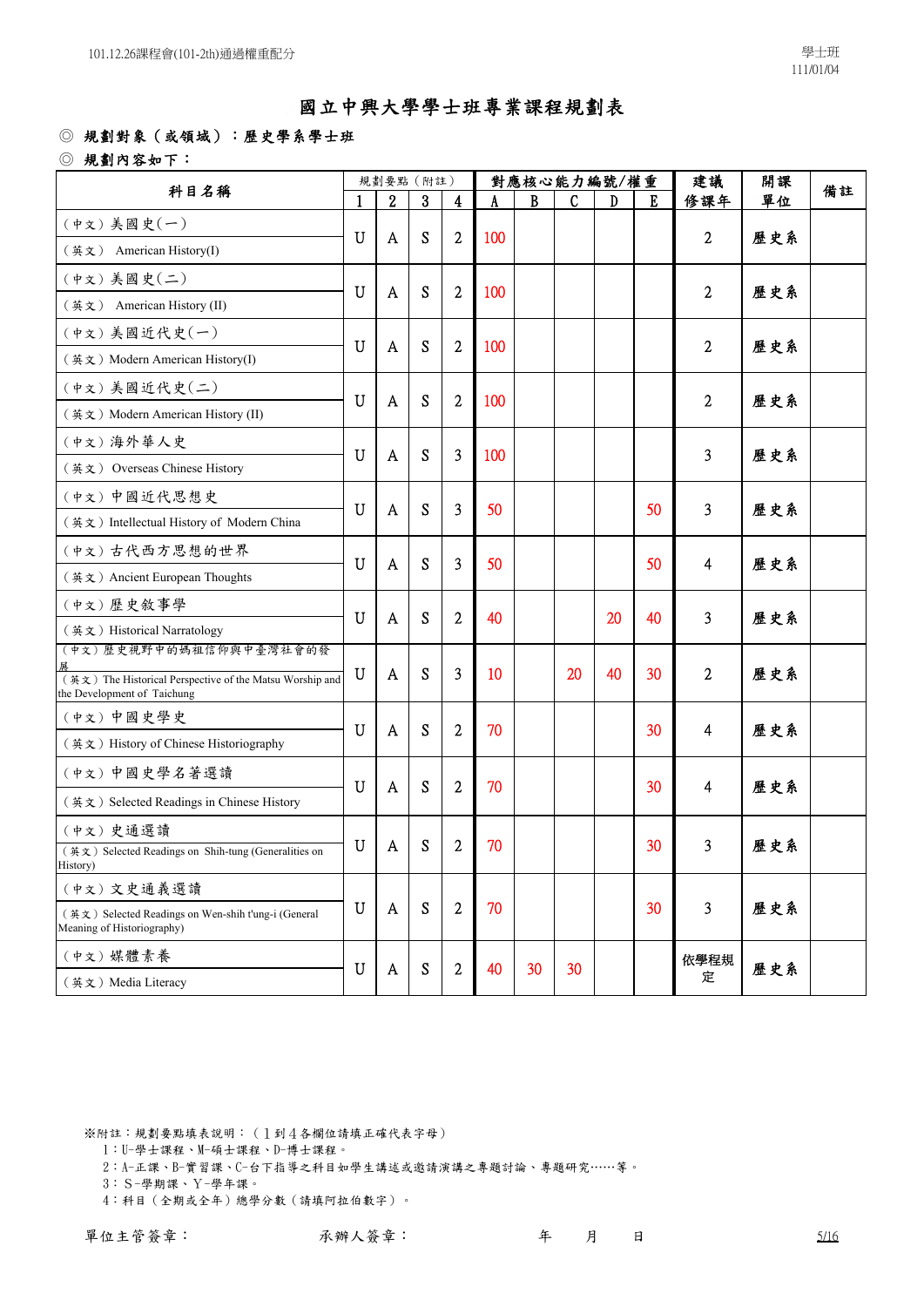### ◎ 規劃對象(或領域):歷史學系學士班

◎ 規劃內容如下:

| 科目名稱                                                   |             |   | 規劃要點 (附註)   |                  |    |    | 對應核心能力編號/權重 |    |    | 建議             | 開課  | 備註 |
|--------------------------------------------------------|-------------|---|-------------|------------------|----|----|-------------|----|----|----------------|-----|----|
|                                                        |             | 2 | 3           | 4                |    | B  | C           | D  | E  | 修課年            | 單位  |    |
| (中文)臺灣社會史                                              | $\mathbf U$ |   | S           | $\overline{c}$   | 60 |    |             | 40 |    | 4              |     |    |
| (英文) Social History of Taiwan                          |             | A |             |                  |    |    |             |    |    |                | 歷史系 |    |
| (中文)臺灣原住民史                                             | U           | A | S           | $\overline{2}$   | 60 |    |             | 40 |    | 3              | 歷史系 |    |
| (英文) The History of Taiwan Natives                     |             |   |             |                  |    |    |             |    |    |                |     |    |
| (中文)數位典藏資料研究與實作                                        | $\mathbf U$ | A | S           | 3                |    | 50 | 50          |    |    | $\overline{2}$ | 歷史系 |    |
| (英文) Digital Archives: Research and<br>Implementation  |             |   |             |                  |    |    |             |    |    |                |     |    |
| (中文)臺灣歷史數位典藏與應用                                        |             |   |             |                  |    |    |             |    |    |                |     |    |
| (英文) Application of Digital Archives in Taiwan History | U           | A | S           | $\overline{2}$   |    | 50 | 50          |    |    | $\overline{2}$ | 歷史系 |    |
| (中文)中臺灣區域史                                             | U           |   |             |                  |    |    |             |    |    |                |     |    |
| (英文) The Regional History of Central Taiwan            |             | A | S           | $\overline{c}$   | 60 |    |             | 40 |    | 2              | 歷史系 |    |
| (中文)史籍導讀                                               | U           |   | Y           | 4                | 40 | 30 | 30          |    |    |                |     |    |
| (英文) Introduction to History Books                     |             | A |             |                  |    |    |             |    |    | $\mathbf{1}$   | 歷史系 |    |
| (中文)中國繪畫史                                              | U           | A | Y           | 4                | 60 | 40 |             |    |    | 2              | 歷史系 |    |
| (英文) Chinese Painting History                          |             |   |             |                  |    |    |             |    |    |                |     |    |
| (中文)中國現代美術史                                            | U           | A | S           | $\overline{2}$   | 50 | 30 |             |    | 20 | 3              | 歷史系 |    |
| (英文) History of Modern Chinese Fine Arts               |             |   |             |                  |    |    |             |    |    |                |     |    |
| (中文)畫史與畫論                                              |             |   |             |                  |    |    |             |    |    |                |     |    |
| (英文) Painting History and Painting Theory              | U           | A | S           | $\overline{2}$   | 60 | 40 |             |    |    | 3              | 歷史系 |    |
| (中文)中國現代史(一)                                           | U           |   | S           | 3                | 50 |    |             | 50 |    | $\overline{2}$ |     |    |
| (英文) Contemporary Chinese History (I)                  |             | A |             |                  |    |    |             |    |    |                | 歷史系 |    |
| (中文)中國現代史(二)                                           |             |   |             |                  |    |    |             |    |    |                |     |    |
| (英文) Contemporary Chinese History (II)                 | U           | A | S           | 3                | 50 |    |             | 50 |    | $\overline{2}$ | 歷史系 |    |
| (中文)海峽兩岸關係史(一)                                         | $\mathbf U$ | A | S           | $\boldsymbol{2}$ |    |    |             | 50 | 50 | 3              | 歷史系 |    |
| (英文) History of Cross-Strait Relations(I)              |             |   |             |                  |    |    |             |    |    |                |     |    |
| (中文)海峽兩岸關係史(二)                                         | U           | A | S           | $\overline{2}$   |    |    |             | 50 | 50 | $\overline{3}$ | 歷史系 |    |
| (英文) History of Cross-Strait Relations(II)             |             |   |             |                  |    |    |             |    |    |                |     |    |
| (中文)中國外交史                                              | $\mathbf U$ | A | $\mathbf Y$ | $\overline{4}$   | 50 |    |             |    | 50 | 3              | 歷史系 |    |
| (英文) History of Chinese Diplomacy                      |             |   |             |                  |    |    |             |    |    |                |     |    |

※附註:規劃要點填表說明:(1到4各欄位請填正確代表字母)

- 1:U-學士課程、M-碩士課程、D-博士課程。
- 2:A-正課、B-實習課、C-台下指導之科目如學生講述或邀請演講之專題討論、專題研究……等。
- 3:S-學期課、Y-學年課。
- 4:科目(全期或全年)總學分數(請填阿拉伯數字)。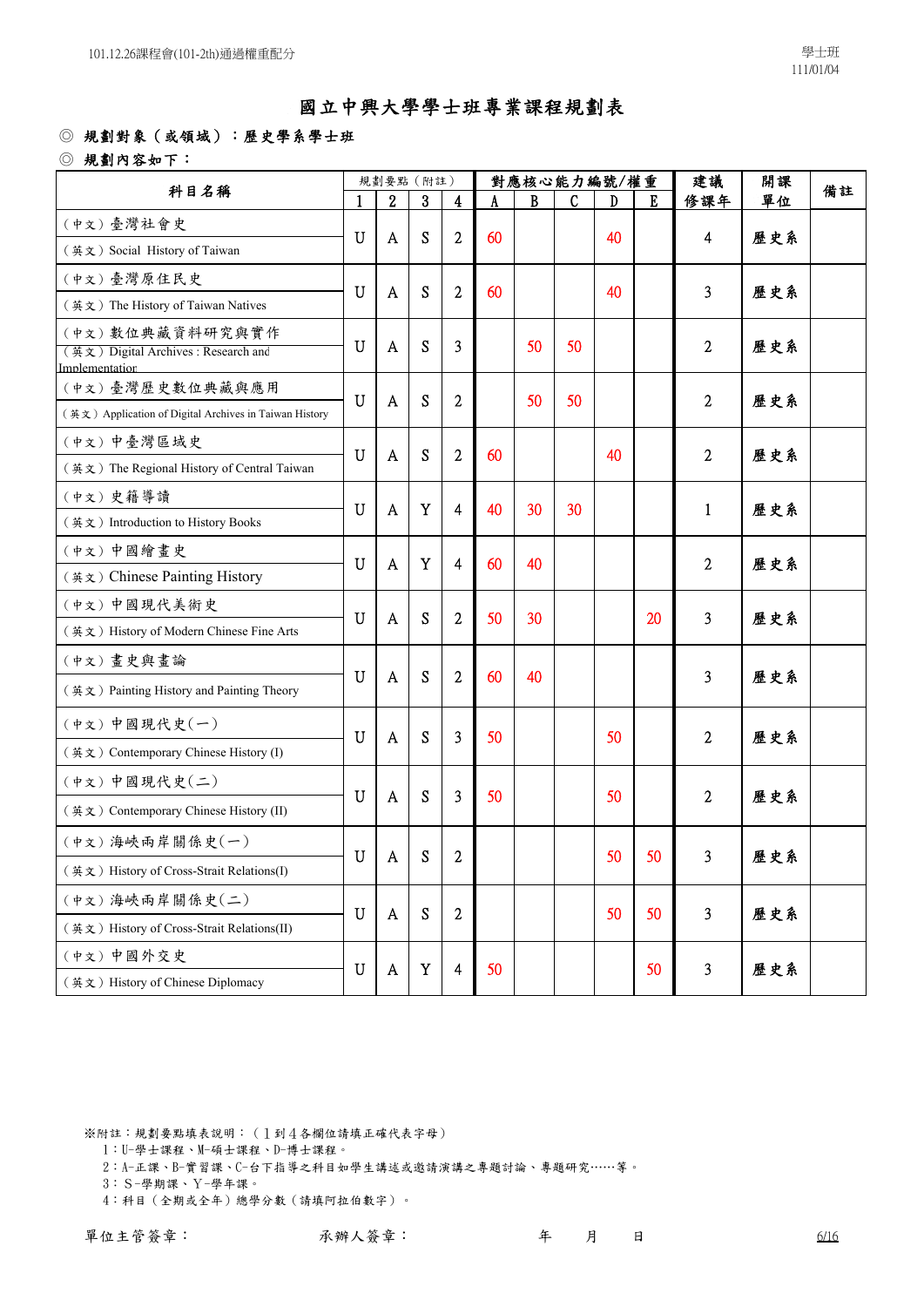### ◎ 規劃對象(或領域):歷史學系學士班

◎ 規劃內容如下:

| 科目名稱                                                                   |                |                  | 規劃要點 (附註)        |                  |    | 對應核心能力編號/權重 |    |    |    | 建議               | 開課  | 備註 |
|------------------------------------------------------------------------|----------------|------------------|------------------|------------------|----|-------------|----|----|----|------------------|-----|----|
|                                                                        |                | $\boldsymbol{2}$ | $\boldsymbol{3}$ | 4                |    | B           | C  | D  | E  | 修課年              | 單位  |    |
| (中文)中國現代軍事史                                                            | $\mathbf U$    |                  |                  |                  |    |             |    |    |    |                  |     |    |
| (英文) The Military History of Modern Chinese (1900-<br>1949)            |                | A                | S                | $\overline{2}$   | 50 |             |    |    | 50 | 3                | 歷史系 |    |
| (中文) 國民政府史                                                             |                |                  |                  |                  |    |             |    |    |    |                  |     |    |
| (英文) The History of Nationalist Government in<br>Chinese (1925-1948)   | $\mathbf U$    | A                | S                | 2                | 50 |             |    |    | 50 | 3                | 歷史系 |    |
| (中文)近代中國軍事與社會                                                          |                |                  |                  |                  |    |             |    |    |    |                  |     |    |
| (英文) The History of Military-and-Society in Modern<br>China(1840-1949) | U              | A                | Y                | 4                | 50 |             |    |    | 50 | 2                | 歷史系 |    |
| (中文)中國上古史(一)                                                           | U              | A                | S                | 3                | 70 |             |    | 30 |    | 2                | 歷史系 |    |
| (英文) Ancient Chinese History(I)                                        |                |                  |                  |                  |    |             |    |    |    |                  |     |    |
| (中文)中國上古史(二)                                                           | U              | A                | S                | 3                | 70 |             |    | 30 |    | 2                | 歷史系 |    |
| (英文) Ancient Chinese History(II)                                       |                |                  |                  |                  |    |             |    |    |    |                  |     |    |
| (中文)中國思想史                                                              | $\mathbf U$    | A                | Y                | 4                | 70 |             |    | 30 |    | 3                | 歷史系 |    |
| (英文) History of Chinese Thought                                        |                |                  |                  |                  |    |             |    |    |    |                  |     |    |
| (中文)古代中國知識與思想的世界                                                       |                |                  |                  |                  |    |             |    |    |    |                  |     |    |
| (英文) The World of Knowledge and Thought in Ancient<br>China            | $\mathbf U$    | A                | Y                | 4                | 70 |             |    | 30 |    | 3                | 歷史系 |    |
| (中文)史學應用與實務(一)                                                         | U              | B                | S                | $\overline{2}$   |    | 50          |    | 50 |    | 3                | 歷史系 |    |
| (英文) Application of Practice of History(I)                             |                |                  |                  |                  |    |             |    |    |    |                  |     |    |
| (中文)史學應用與實務(二)                                                         | U              | B                | S                |                  |    | 50          |    | 50 |    |                  |     |    |
| (英文) Application of Practice of History(II)                            |                |                  |                  | 2                |    |             |    |    |    | 3                | 歷史系 |    |
| (中文)春秋左傳選讀                                                             |                |                  |                  |                  |    |             |    |    |    |                  |     |    |
| (英文) Selected Reading on Chun-qiu Zuo-zhuan                            | U              | A                | S                | 3                | 70 |             | 30 |    |    | 2                | 歷史系 |    |
| (中文)臺灣科技能源史                                                            | $\overline{U}$ | A                | Y                | 4                | 50 |             |    |    | 50 | 3                | 歷史系 |    |
| (英文) History of Taiwanese Science and Energy Technology                |                |                  |                  |                  |    |             |    |    |    |                  |     |    |
| (中文)臺灣科技倫理                                                             | $\mathbf U$    | A                | S                | $\boldsymbol{2}$ | 50 |             |    |    | 50 | 3                | 歷史系 |    |
| (英文) Ethics of Science and Technology of Taiwan                        |                |                  |                  |                  |    |             |    |    |    |                  |     |    |
| (中文)臺灣歷史人物分析                                                           | $\mathbf U$    | A                | S                | $\boldsymbol{2}$ | 50 |             |    |    | 50 | 3                | 歷史系 |    |
| (英文) Analysis of Historical Characters of Taiwan                       |                |                  |                  |                  |    |             |    |    |    |                  |     |    |
| (中文) 戰後中臺灣旅遊觀光史 (1945-<br>2010)                                        |                |                  |                  |                  |    |             |    |    |    |                  |     |    |
| (英文) The history of post-war Central Taiwan                            | $\mathbf U$    | A                | S                | $\boldsymbol{2}$ | 50 |             | 50 |    |    | $\boldsymbol{2}$ | 歷史系 |    |
| tourism, 1945-2010.                                                    |                |                  |                  |                  |    |             |    |    |    |                  |     |    |

※附註:規劃要點填表說明:(1到4各欄位請填正確代表字母)

1:U-學士課程、M-碩士課程、D-博士課程。

- 2:A-正課、B-實習課、C-台下指導之科目如學生講述或邀請演講之專題討論、專題研究……等。
- 3:S-學期課、Y-學年課。

4:科目(全期或全年)總學分數(請填阿拉伯數字)。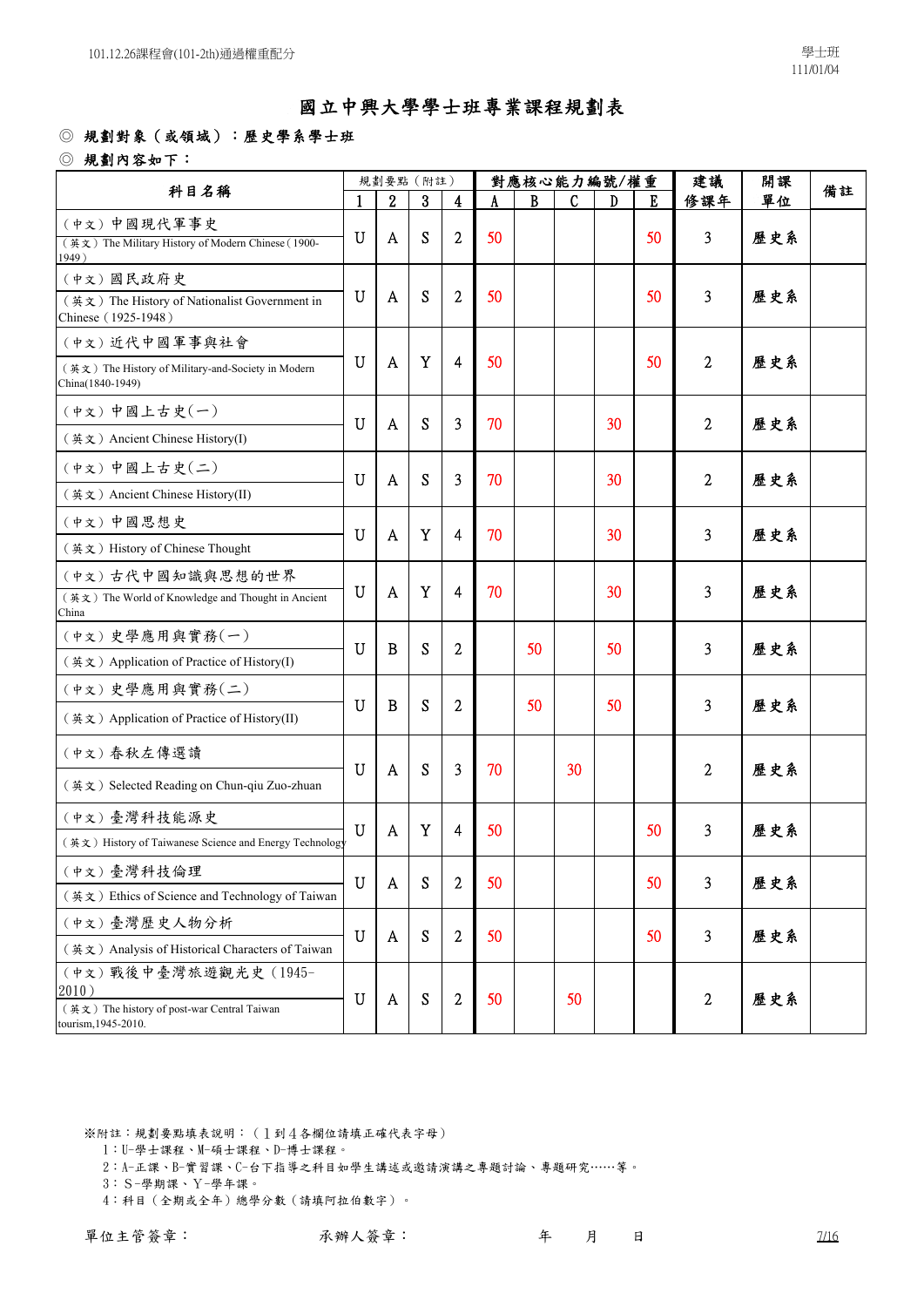### ◎ 規劃對象(或領域):歷史學系學士班

◎ 規劃內容如下:

| 科目名稱                                                                         |                       |                  | 規劃要點 (附註)        |                         |     |              | 對應核心能力編號/權重  |    |    | 建議             | 開課  | 備註            |
|------------------------------------------------------------------------------|-----------------------|------------------|------------------|-------------------------|-----|--------------|--------------|----|----|----------------|-----|---------------|
|                                                                              |                       | $\boldsymbol{2}$ | $\boldsymbol{3}$ | $\overline{\mathbf{4}}$ |     | $\mathbf{B}$ | $\mathbf{C}$ | D  | E  | 修課年            | 單位  |               |
| (中文)近代臺灣通訊與社會<br>(英文) The Telecommunications and Society in Modern<br>Taiwan | U                     | A                | S                | $\overline{c}$          | 50  |              |              |    | 50 | 4              | 歷史系 |               |
| (中文)田野調查理論與實務<br>(英文) Theory and Practice of Fieldwork                       | U                     | A                | S                | 3                       | 50  |              | 50           |    |    | 3              | 歷史系 |               |
| (中文) 歷史人之職涯規劃<br>(英文) Career Planning                                        | $\overline{\text{U}}$ | $\overline{C}$   | S                | $\mathbf{1}$            |     |              | 100          |    |    | $\overline{2}$ | 歷史系 | 11101課<br>程異動 |
| (中文)畢業論文<br>(英文) Thesis                                                      | $\mathbf U$           | $\mathsf{C}$     | Y                | 4                       | 100 |              |              |    |    | 4              | 歷史系 |               |
| (中文) 英國史<br>(英文) History of England                                          | $\mathbf U$           | A                | S                | $\overline{c}$          | 10  |              |              | 40 | 50 | 3              | 歷史系 |               |
| (中文)大英國協史<br>(英文) History of Britain: Empire and<br>Commonwealth             | U                     | A                | S                | $\overline{2}$          | 10  |              |              | 40 | 50 | 3              | 歷史系 |               |
| (中文)西洋外交史<br>(英文) History of Western Diplomacy                               | $\mathbf U$           | A                | Y                | 4                       | 10  |              |              | 40 | 50 | 3              | 歷史系 |               |
| (中文)全球企業史(一)<br>(英文) Global Business History(I)                              | $\mathbf U$           | A                | S                | 2                       | 20  |              | 40           |    | 40 | 3              | 歷史系 |               |
| (中文)全球企業史(二)<br>(英文) Global Business History(II)                             | U                     | A                | S                | $\overline{2}$          | 20  |              | 40           |    | 40 | 3              | 歷史系 |               |
| (中文)世界海洋史<br>(英文) World Maritime History                                     | U                     | A                | S                | $\overline{c}$          | 10  |              |              | 40 | 50 | $\overline{2}$ | 歷史系 |               |
| (中文)宋史(一)<br>(英文) Song History I (960~1279)                                  | U                     | A                | S                | 2                       | 40  | 30           | 30           |    |    | 2              | 歷史系 |               |
| (中文)宋史(二)<br>(英文) Song History II (960~1279)                                 | U                     | $\mathbf{A}$     | S                | $\overline{2}$          | 40  | 30           | 30           |    |    | $\overline{2}$ | 歷史系 |               |
| (中文)宋代文化史<br>(英文) Cultural History of The Sung Dynasty                       | U                     | A                | S                | $\boldsymbol{2}$        | 50  | 30           | 20           |    |    | 3              | 歷史系 |               |

※附註:規劃要點填表說明:(1到4各欄位請填正確代表字母)

- 1:U-學士課程、M-碩士課程、D-博士課程。
- 2:A-正課、B-實習課、C-台下指導之科目如學生講述或邀請演講之專題討論、專題研究……等。
- 3:S-學期課、Y-學年課。
- 4:科目(全期或全年)總學分數(請填阿拉伯數字)。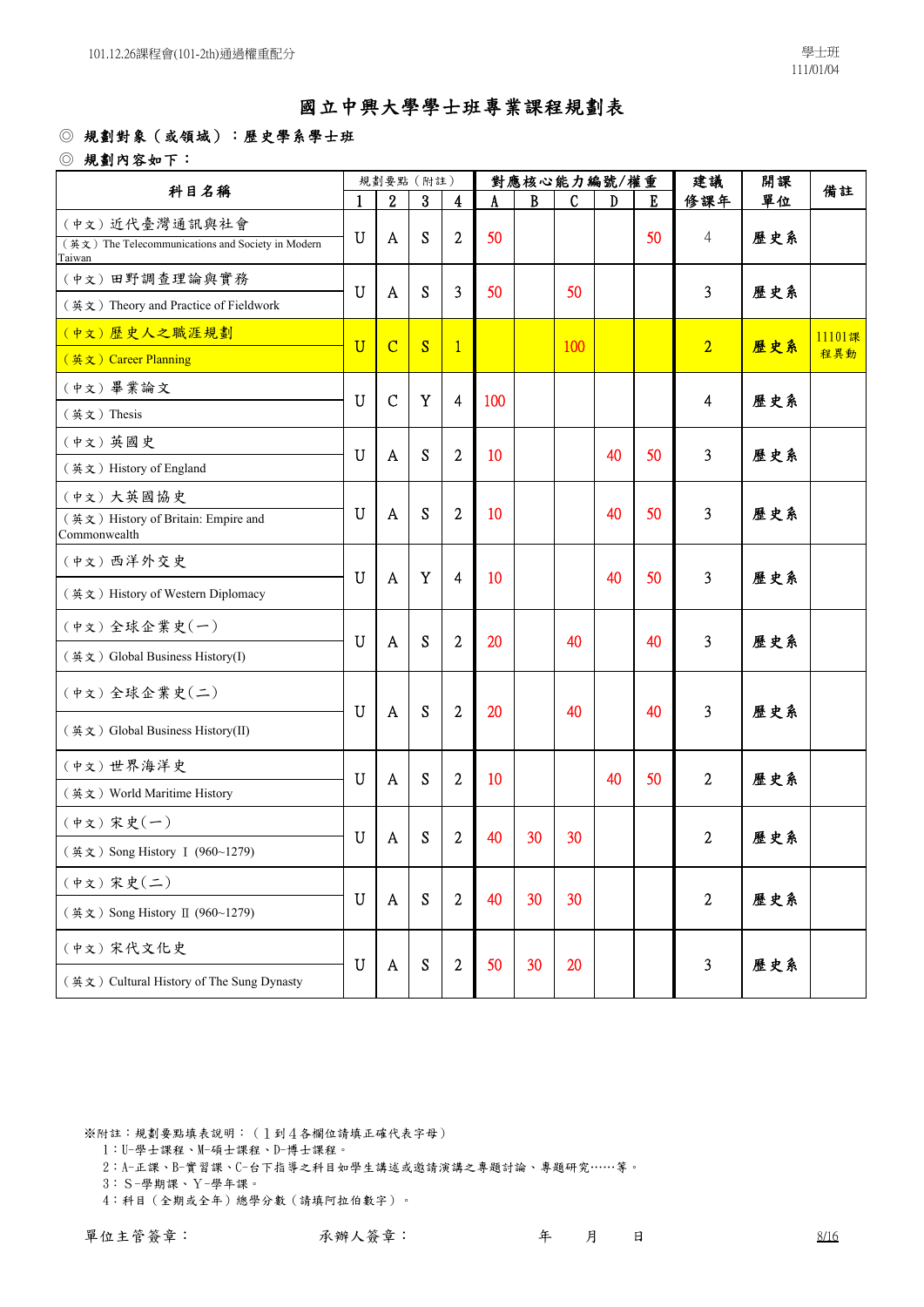### ◎ 規劃對象(或領域):歷史學系學士班

◎ 規劃內容如下:

|                                                                  |              |                           | 規劃要點 (附註)        |                  |     |    | 對應核心能力編號/權重 |    |   | 建議             | 開課  |    |
|------------------------------------------------------------------|--------------|---------------------------|------------------|------------------|-----|----|-------------|----|---|----------------|-----|----|
| 科目名稱                                                             | $\mathbf{1}$ | $\boldsymbol{2}$          | $\boldsymbol{3}$ | $\boldsymbol{4}$ |     | B  | C           | D  | E | 修課年            | 單位  | 備註 |
| (中文)中國近古社會與文化                                                    | $\mathbf U$  | A                         | S                | 2                | 50  | 30 | 20          |    |   | 3              | 歷史系 |    |
| (英文) The Society and Culture in Early Modern China<br>(907~1368) |              |                           |                  |                  |     |    |             |    |   |                |     |    |
| (中文)西洋近代史                                                        |              |                           |                  |                  |     |    |             |    |   |                |     |    |
| (英文) Modern Western History                                      | U            | A                         | S                | 3                | 100 |    |             |    |   | 3              | 歷史系 |    |
| (中文)歐洲身體法制史                                                      | U            |                           | S                |                  |     |    |             |    |   |                |     |    |
| (英文) Europe's Legal History of Body                              |              | A                         |                  | $\overline{c}$   | 100 |    |             |    |   | 2              | 歷史系 |    |
| (中文)法國刑罰史                                                        |              |                           |                  |                  |     |    |             |    |   |                |     |    |
| (英文) French History of Punishment                                | U            | A                         | S                | $\overline{2}$   | 100 |    |             |    |   | $\overline{2}$ | 歷史系 |    |
| (中文)西方醫學與身體史                                                     |              |                           |                  |                  |     |    |             |    |   |                |     |    |
| (英文) History of Western Medicine and Body                        | $\mathbf U$  | A                         | S                | 3                | 100 |    |             |    |   | 3              | 歷史系 |    |
| (中文)臺灣現代史                                                        |              |                           |                  |                  |     |    |             |    |   |                |     |    |
| (英文) Contemporary History of Taiwan, 1940s-<br>1980s             | U            | A                         | S                | $\overline{2}$   | 50  |    |             | 50 |   | 4              | 歷史系 |    |
| (中文)臺灣近代史                                                        | U            | A                         | S                | $\overline{2}$   | 50  |    |             | 50 |   | 2              | 歷史系 |    |
| (英文) Modern History of Taiwan                                    |              |                           |                  |                  |     |    |             |    |   |                |     |    |
| (中文)臺灣家族史                                                        | $\mathbf U$  | A                         | S                | $\overline{2}$   | 50  |    |             | 50 |   | $\overline{2}$ | 歷史系 |    |
| (英文) History of Taiwanese Lineage                                |              |                           |                  |                  |     |    |             |    |   |                |     |    |
| (中文)臺灣文化史                                                        | U            | A                         | S                | $\overline{2}$   | 50  |    |             | 50 |   | 2              | 歷史系 |    |
| (英文) Cultural History of Taiwan                                  |              |                           |                  |                  |     |    |             |    |   |                |     |    |
| (中文)中臺灣菁英與地域社會                                                   | U            | A                         | S                | $\overline{2}$   | 50  |    |             | 50 |   | 3              | 歷史系 |    |
| (英文) Elite and Local Community in Central<br>Taiwan              |              |                           |                  |                  |     |    |             |    |   |                |     |    |
| (中文)魏晉南北朝史(一)                                                    |              |                           |                  |                  |     |    |             |    |   |                |     |    |
| (英文) History of Wei-Tsin and South-North<br>Dynasties(I)         | U            | A                         | S                | $\overline{2}$   | 40  |    | 60          |    |   | 2              | 歷史系 |    |
| (中文)魏晉南北朝史(二)                                                    |              |                           |                  |                  |     |    |             |    |   |                |     |    |
| (英文) History of Wei-Tsin and South-North                         | ${\bf U}$    | $\boldsymbol{\mathrm{A}}$ | S                | $\boldsymbol{2}$ | 40  |    | 60          |    |   | $\overline{2}$ | 歷史系 |    |
| Dynasties(II)                                                    |              |                           |                  |                  |     |    |             |    |   |                |     |    |
| (中文)中國中古家族與社會                                                    | U            | A                         | S                | $\overline{2}$   | 50  | 50 |             |    |   | $\overline{2}$ | 歷史系 |    |
| (英文) The Clans and Society in Medieval Chinese                   |              |                           |                  |                  |     |    |             |    |   |                |     |    |
| (中文)中國中古社會與文化<br>(英文) History of Society and Culture in Medieval | $\mathbf U$  | A                         | S                | $\overline{c}$   | 40  |    | 60          |    |   | $\overline{2}$ | 歷史系 |    |
| China                                                            |              |                           |                  |                  |     |    |             |    |   |                |     |    |

※附註:規劃要點填表說明:(1到4各欄位請填正確代表字母)

1:U-學士課程、M-碩士課程、D-博士課程。

2:A-正課、B-實習課、C-台下指導之科目如學生講述或邀請演講之專題討論、專題研究……等。

3:S-學期課、Y-學年課。

4:科目(全期或全年)總學分數(請填阿拉伯數字)。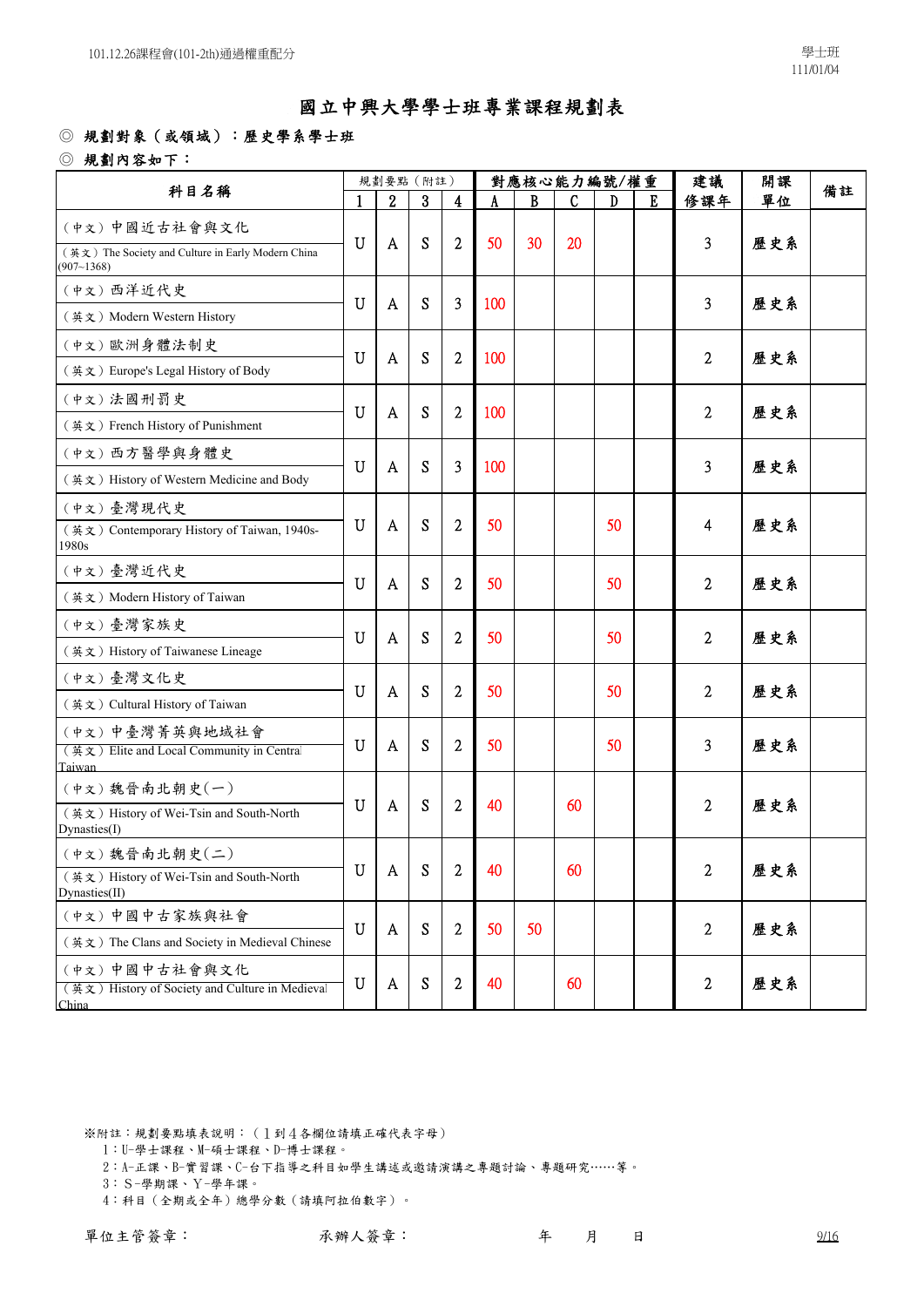### ◎ 規劃對象(或領域):歷史學系學士班

◎ 規劃內容如下:

| 科目名稱                                                                                 |   |                  | 規劃要點 (附註) |                  |    |    | 對應核心能力編號/權重 |    | 建議 | 開課             | 備註  |  |
|--------------------------------------------------------------------------------------|---|------------------|-----------|------------------|----|----|-------------|----|----|----------------|-----|--|
|                                                                                      | 1 | $\boldsymbol{2}$ | 3         | $\boldsymbol{4}$ | A  | B  | C           | D  | E  | 修課年            | 單位  |  |
| (中文)中國出土文物與史料                                                                        | U | A                | S         | $\overline{c}$   | 50 | 50 |             |    |    | 3              | 歷史系 |  |
| (英文) New Archaeological Finds in China                                               |   |                  |           |                  |    |    |             |    |    |                |     |  |
| (中文)中國遊記選讀<br>(英文) Selected Readings of Chinese Travel<br>Literature                 | U | A                | S         | $\overline{2}$   | 50 |    | 50          |    |    | 3              | 歷史系 |  |
| (中文)中國科技史<br>(英文) History of Chinese Science and Technology                          | U | A                | S         | $\overline{2}$   | 70 |    |             | 30 |    | $\overline{c}$ | 歷史系 |  |
| (中文)近代醫療史導論<br>(英文) Introduction to History of Modern Medicine                       | U | A                | S         | $\overline{2}$   | 50 |    |             | 30 | 20 | 3              | 歷史系 |  |
| (中文)科技史導論<br>(英文) Introduction to History of Science and Technology                  | U | A                | S         | $\overline{2}$   | 50 |    |             | 30 | 20 | $\overline{2}$ | 歷史系 |  |
| (中文)臺灣醫療史導論<br>(英文) Introduction to History of Medicine and Health Care<br>in Taiwan | U | A                | S         | $\overline{2}$   | 50 |    |             | 30 | 20 | 3              | 歷史系 |  |
| (中文)中國醫療史<br>(英文) The History of Medicine in China                                   | U | A                | S         | $\overline{2}$   | 70 |    |             | 30 |    | $\overline{2}$ | 歷史系 |  |
| (中文)西洋藝術史<br>(英文) The History of Western Arts                                        | U | A                | S         | $\overline{2}$   | 40 |    |             | 30 | 30 | 4              | 歷史系 |  |
| (中文)遼金元史<br>(英文) History of Liao, Jin and Yuan Dynasties                             | U | A                | Y         | 4                |    |    | 35          | 35 | 30 | 3              | 歷史系 |  |
| (中文)歐洲中古史(一)<br>(英文) European Medieval History(I)                                    | U | A                | S         | $\overline{2}$   | 20 | 10 | 20          | 20 | 30 | $\overline{2}$ | 歷史系 |  |
| (中文)歐洲中古史(二)<br>(英文) European Medieval History(II)                                   | U | A                | S         | $\overline{2}$   | 20 | 10 | 20          | 20 | 30 | 2              | 歷史系 |  |
| (中文)德國史(一)<br>(英文) History of Germany(I)                                             | U | A                | S         | $\overline{2}$   | 20 | 10 | 20          | 20 | 30 | $\mathbf{2}$   | 歷史系 |  |
| (中文)德國史(二)<br>(英文) History of Germany(II)                                            | U | A                | S         | 2                | 20 | 10 | 20          | 20 | 30 | 3              | 歷史系 |  |

※附註:規劃要點填表說明:(1到4各欄位請填正確代表字母)

- 1:U-學士課程、M-碩士課程、D-博士課程。
- 2:A-正課、B-實習課、C-台下指導之科目如學生講述或邀請演講之專題討論、專題研究……等。
- 3:S-學期課、Y-學年課。
- 4:科目(全期或全年)總學分數(請填阿拉伯數字)。

單位主管簽章: 不辨人簽章: 不許不定 再 月 日 10/16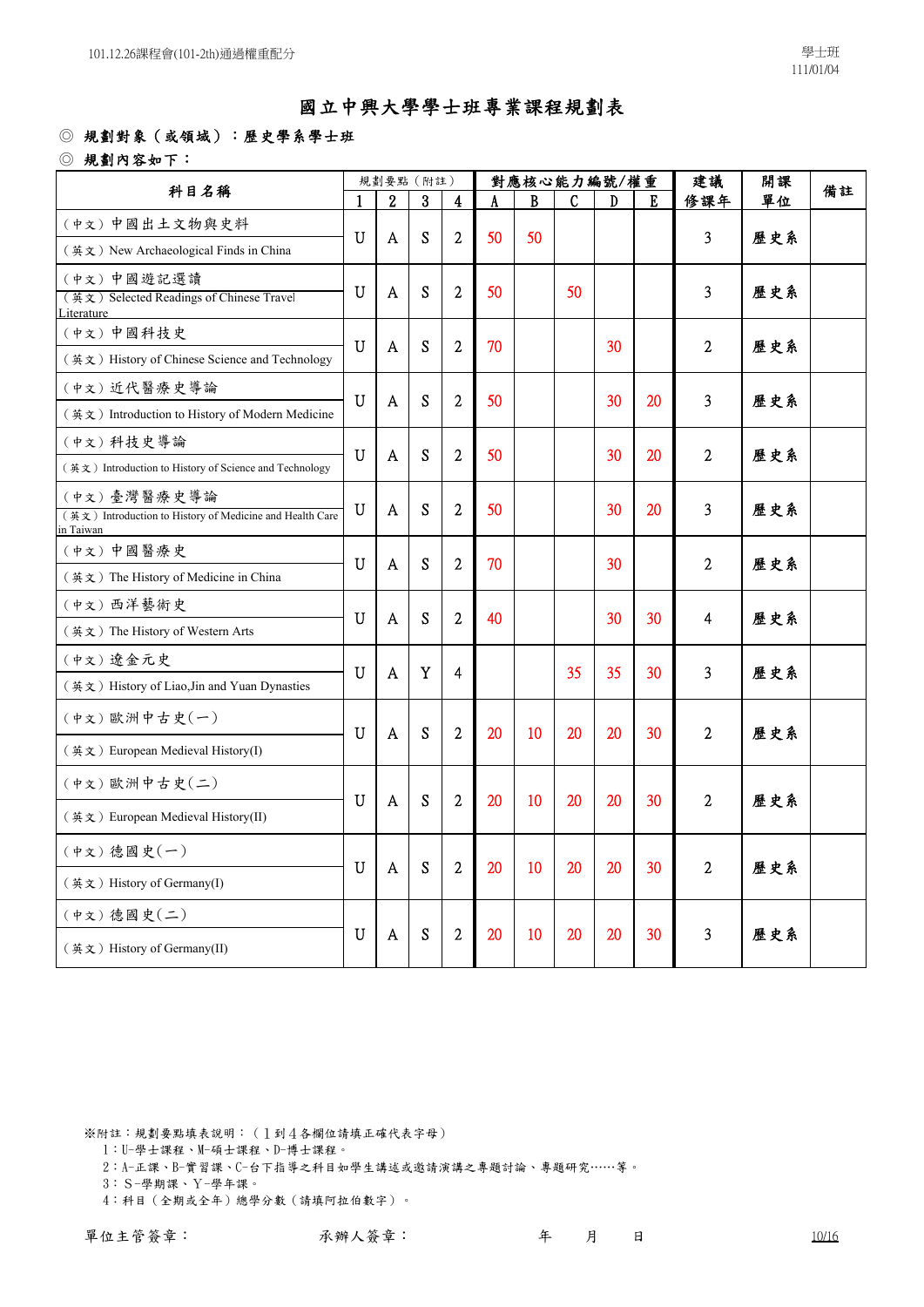### ◎ 規劃對象(或領域):歷史學系學士班

◎ 規劃內容如下:

| 科目名稱                                                                                     |             |                  | 規劃要點 (附註)        |                |    |    | 對應核心能力編號/權重 |    | 建議 | 開課<br>單位<br>歷史系<br>歷史系<br>歷史系<br>歷史系<br>歷史系<br>歷史系<br>歷史系<br>歷史系 | 備註  |  |
|------------------------------------------------------------------------------------------|-------------|------------------|------------------|----------------|----|----|-------------|----|----|------------------------------------------------------------------|-----|--|
|                                                                                          |             | $\boldsymbol{2}$ | $\boldsymbol{3}$ | 4              |    | B  | C           | D  | E  | 修課年                                                              |     |  |
| (中文)中德關係史                                                                                |             |                  |                  |                |    |    |             |    |    |                                                                  |     |  |
| (英文) History of Sino-German Relations                                                    | U           | A                | Y                | 4              | 30 |    |             | 20 | 50 | 2                                                                |     |  |
| (中文)西洋史學史                                                                                | U           | A                | Y                | 4              | 50 |    |             | 20 | 30 | 3                                                                |     |  |
| (英文) History of Western Historiography                                                   |             |                  |                  |                |    |    |             |    |    |                                                                  |     |  |
| (中文)影視史學                                                                                 | $\mathbf U$ |                  | $\mathbf Y$      |                | 30 |    |             | 20 |    |                                                                  |     |  |
| (英文) Visual Historiography                                                               |             | A                |                  | 4              |    | 30 |             |    | 20 | 3                                                                |     |  |
| (中文) 傳統西方史學                                                                              |             |                  |                  |                |    |    |             |    |    |                                                                  |     |  |
| (英文) Traditional Western Historiography (before<br>1800AD)                               | $\mathbf U$ | A                | S                | $\overline{2}$ | 50 |    |             |    | 50 | 3                                                                |     |  |
| (中文)近代西方史學                                                                               |             |                  |                  |                |    |    |             |    |    |                                                                  |     |  |
| (英文) Modern Western Historiography (after<br>1800AD)                                     | $\mathbf U$ | A                | S                | $\mathbf{2}$   | 50 |    |             |    | 50 | 3                                                                |     |  |
| (中文)影視史學:理論與實作                                                                           |             |                  |                  |                |    |    |             |    |    |                                                                  |     |  |
| (英文) Historical Consciousness and Representation on<br>Visual Texts: Theory and Practice | U           | A                | S                | $\overline{2}$ | 30 | 40 | 30          |    |    | 2                                                                |     |  |
| (中文)大眾史學:理論與實作                                                                           | U           |                  | S                |                | 30 |    |             | 30 |    |                                                                  |     |  |
| (英文) Public History: Theory and Practice                                                 |             | A                |                  | 2              |    | 40 |             |    |    | 2                                                                |     |  |
| (中文)西洋近古史(一)                                                                             | $\mathbf U$ | A                | S                | $\mathbf{2}$   | 30 |    |             | 30 | 40 | 3                                                                |     |  |
| (英文) Western History: The 16th-to-18th Century (I)                                       |             |                  |                  |                |    |    |             |    |    |                                                                  |     |  |
| (中文)西洋近古史(二)                                                                             |             |                  | S                |                |    |    |             |    |    |                                                                  |     |  |
| (英文) Western History: The 16th-to-18th                                                   | U           | A                |                  | $\mathbf{2}$   | 30 |    |             | 30 | 40 | 3                                                                | 歷史系 |  |
| Century(II)                                                                              |             |                  |                  |                |    |    |             |    |    |                                                                  |     |  |
| (中文)中東歐各國史(一)                                                                            | U           | $\mathbf{A}$     | S                | $\overline{2}$ | 20 | 10 |             | 20 |    | 3                                                                | 歷史系 |  |
| (英文) History of Eastern Central Europe Countries<br>(1)                                  |             |                  |                  |                |    |    | 20          |    | 30 |                                                                  |     |  |
| (中文)中東歐各國史(二)                                                                            |             |                  |                  |                |    |    |             |    |    |                                                                  |     |  |
| (英文) History of Eastern Central Europe Countries<br>(II)                                 | $\mathbf U$ | A                | S                | $\overline{2}$ | 20 | 10 | 20          | 20 | 30 | 3                                                                | 歷史系 |  |
| (中文) 奥地利暨哈布斯堡帝國史                                                                         |             |                  |                  |                |    |    |             |    |    |                                                                  |     |  |
| (英文) History of Austria and Habsburg Empire                                              | U           | A                | S                | 3              | 35 |    |             | 30 | 35 | $\overline{2}$                                                   | 歷史系 |  |
| (中文)巴爾幹地區史                                                                               | $\mathbf U$ | A                | S                | 3              | 20 | 10 | 20          | 20 | 30 | 3                                                                | 歷史系 |  |
| (英文) History of the Balkan Region                                                        |             |                  |                  |                |    |    |             |    |    |                                                                  |     |  |

- 1:U-學士課程、M-碩士課程、D-博士課程。
- 2:A-正課、B-實習課、C-台下指導之科目如學生講述或邀請演講之專題討論、專題研究……等。
- 3:S-學期課、Y-學年課。
- 4:科目(全期或全年)總學分數(請填阿拉伯數字)。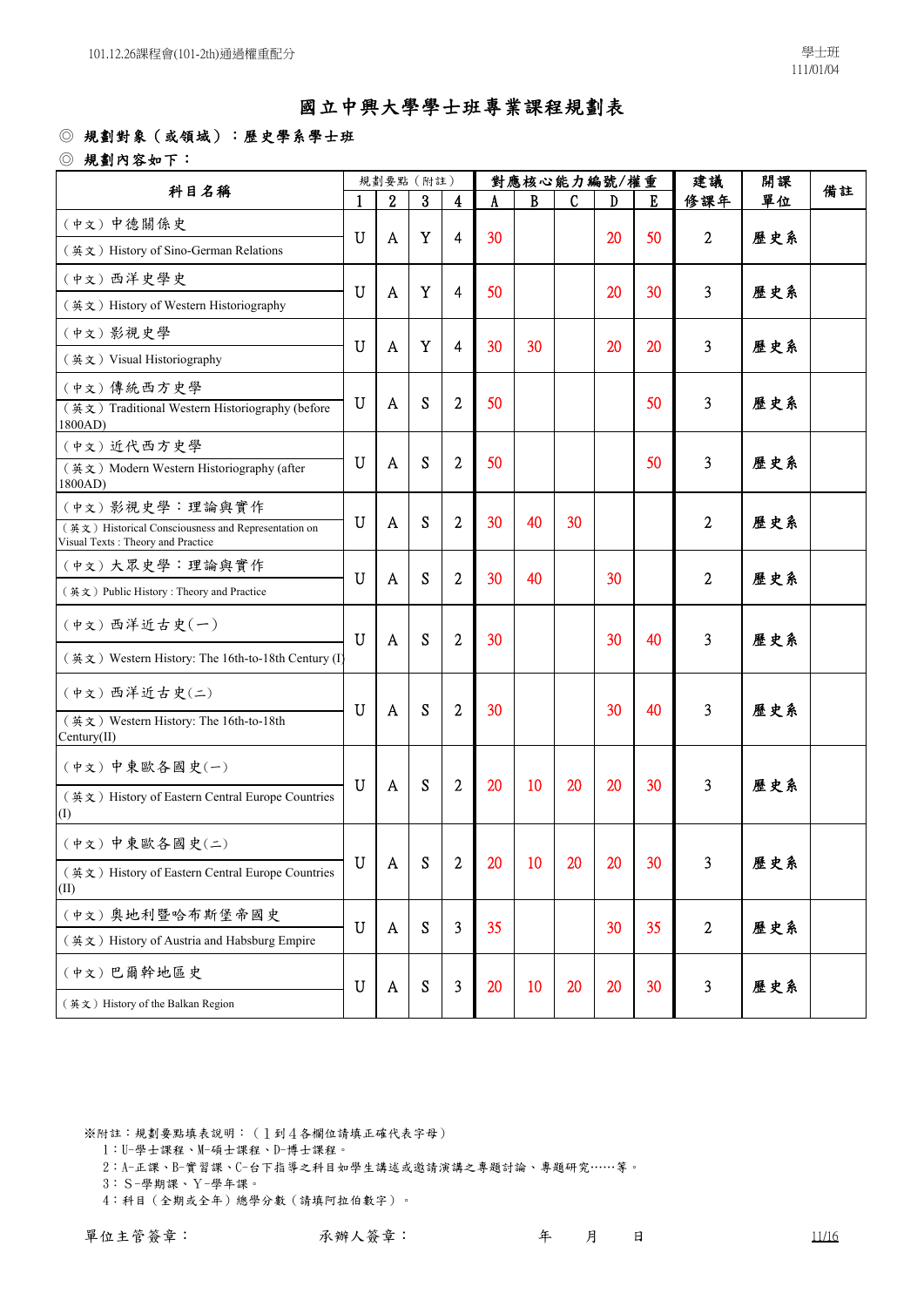#### ◎ 規劃對象(或領域):歷史學系學士班

#### ◎ 規劃內容如下:

|                                                                                                                     |              | 規劃要點 (附註)        |   |                  |    |    | 對應核心能力編號/權重  |    |    | 建議           | 開課  |    |
|---------------------------------------------------------------------------------------------------------------------|--------------|------------------|---|------------------|----|----|--------------|----|----|--------------|-----|----|
| 科目名稱                                                                                                                | $\mathbf{1}$ | $\boldsymbol{2}$ | 3 | 4                |    | R. | $\mathsf{C}$ | D  | F. | 修課年          | 單位  | 備註 |
| (中文)中國近世政治文化史<br>(英文) Power, Culture and Politics in Early Modern China (<br>10-14th century)                       | $\mathbf U$  | A                | S | $\overline{2}$   | 40 |    |              | 30 | 30 | 3            | 歷史系 |    |
| (中文)中國古代文明的形成<br>(英文) Formation of an Ancient Civilization: Early<br>China                                          | $\mathbf U$  | A                | S | 2                | 40 |    |              | 30 | 30 | 3            | 歷史系 |    |
| (中文) 計算機概論<br>(英文) Introduction to Computer Science and Data<br>Processing                                          | U            | A                | S | 3                | 40 | 60 |              |    |    | 1            | 歷史系 |    |
| (中文)臺灣婦女與文化<br>(英文) Women and culture of Taiwan                                                                     | U            | A                | S | $\overline{2}$   | 40 |    |              | 30 | 30 | 2            | 歷史系 |    |
| (中文)資訊搜尋與利用<br>(英文) Information Retrieval and Use                                                                   | $\mathbf U$  | A                | S | 2                | 40 | 60 |              |    |    | 3            | 歷史系 |    |
| (中文)日治時期臺灣社會運動史<br>(英文) Social Movements in Colonial Taiwan                                                         | $\mathbf U$  | A                | S | $\overline{2}$   | 50 |    |              | 50 |    | 2            | 歷史系 |    |
| (中文)中臺灣的山海文化<br>$(\frac{3\pi}{2})$ The view of the mountain and the sea- middle sea<br>culture                      | U            | A                | S | 2                |    | 15 | 40           | 30 | 15 | 3            | 歷史系 |    |
| (中文) 保庇:臺灣民間信仰與生命關懷<br>(英文) Taiwan Folk belief and life concern                                                     | $\mathbf U$  | A                | S | $\overline{2}$   | 5  | 10 | 25           | 50 | 10 | 3            | 歷史系 |    |
| (中文)臺灣佛教史<br>(英文) The Study and Usage of Selective reading of<br><b>Buddhist texts</b>                              | U            | A                | S | 2                | 10 |    | 30           | 50 | 10 | 2            | 歷史系 |    |
| (中文)臺灣電影與社會<br>(英文) Taiwan Film and Society Study                                                                   | $\mathbf U$  | A                | S | 2                | 40 | 10 | 10           | 30 | 10 | $\mathbf{1}$ | 歷史系 |    |
| (中文)日本動漫畫史<br>(英文) The History of the Japanese Manga and<br>Anime                                                   | U            | A                | S | 2                | 20 |    | 10           | 20 | 40 | 2            | 歷史系 |    |
| (中文)日治時期臺灣山區探險史<br>$(\nexists \xi)$ The adventure history in Taiwan mountain during the<br>Japanese Colonial Period | $\mathbf U$  | A                | S | $\boldsymbol{2}$ | 50 | 50 |              |    |    | $\mathbf{1}$ | 歷史系 |    |
| (中文)歷史GIS系統理論與應用<br>(英文) Theory and Application in Historical GIS                                                   | $\mathbf U$  | A                | S | $\overline{2}$   | 50 | 50 |              |    |    | 3            | 歷史系 |    |
| (中文)臺灣歷史地理學<br>(英文) Taiwan Historical Geography                                                                     | $\mathbf U$  | A                | S | $\boldsymbol{2}$ | 50 | 20 | 30           |    |    | 2            | 歷史系 |    |

- 1:U-學士課程、M-碩士課程、D-博士課程。
- 2:A-正課、B-實習課、C-台下指導之科目如學生講述或邀請演講之專題討論、專題研究……等。
- 3:S-學期課、Y-學年課。
- 4:科目(全期或全年)總學分數(請填阿拉伯數字)。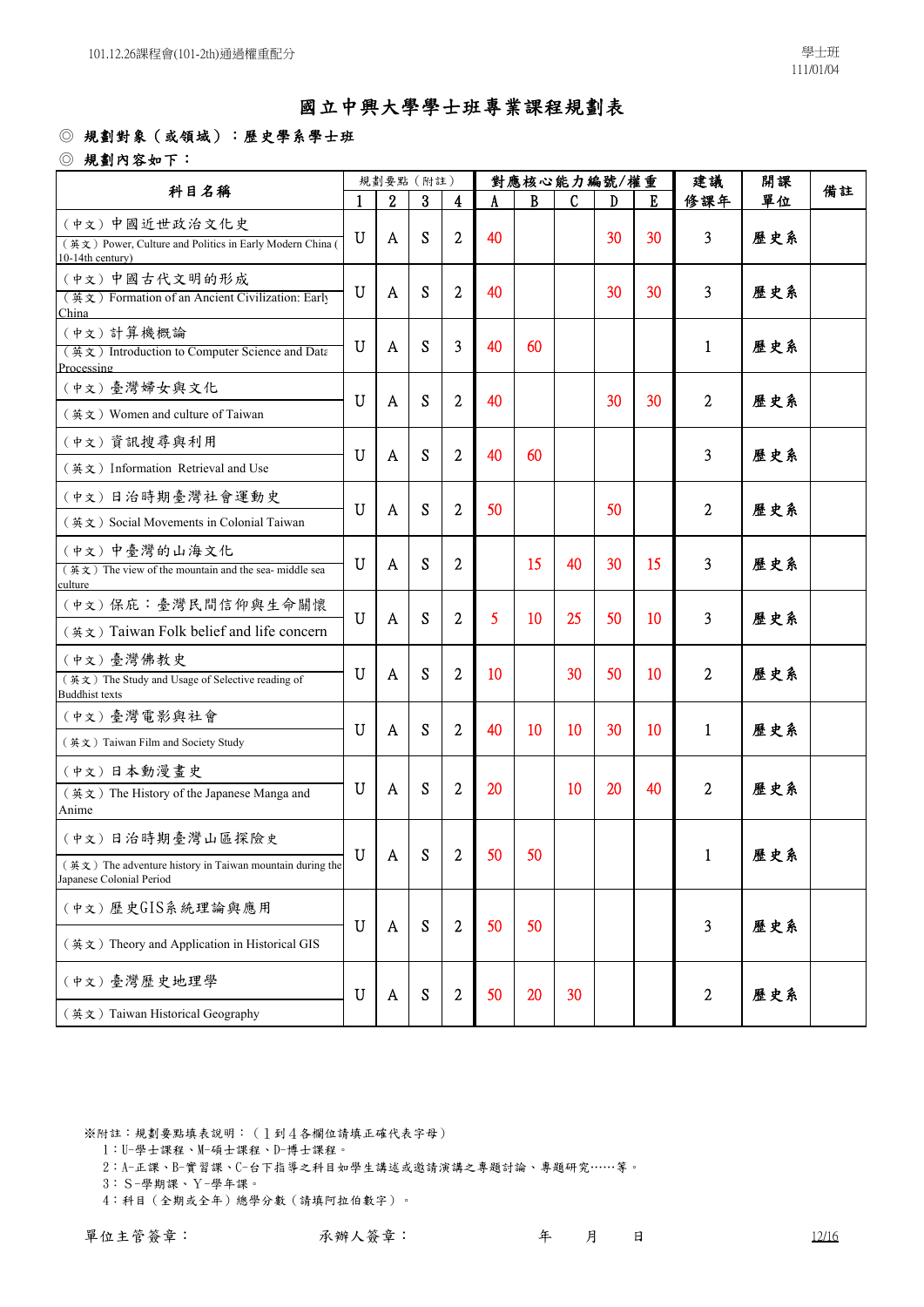### ◎ 規劃對象(或領域):歷史學系學士班

◎ 規劃內容如下:

| 科目名稱                                                                                    |                       |              | 規劃要點 (附註) |                |    |              | 對應核心能力編號/權重 |    |                 | 建議                      | 開課  | 備註     |
|-----------------------------------------------------------------------------------------|-----------------------|--------------|-----------|----------------|----|--------------|-------------|----|-----------------|-------------------------|-----|--------|
|                                                                                         |                       | 2            | 3         | 4              |    | $\mathbf{B}$ | C           | D  | E               | 修課年                     | 單位  |        |
| (中文)現代英國性意識史                                                                            | $\mathbf U$           |              | S         |                | 50 |              |             |    |                 |                         |     |        |
| (英文) The History of Sexuality in Modern Britain                                         |                       | A            |           | 3              |    |              | 50          |    |                 | 3                       | 歷史系 |        |
| (中文)文創產業理論與政策<br>$(\nexists \xi)$ Cultural and creative industries theory and<br>policy | $\mathbf U$           | A            | S         | $\overline{2}$ | 50 |              | 50          |    |                 | 4                       | 歷史系 |        |
| (中文)近代日本史                                                                               | U                     | A            | S         | $\overline{2}$ | 50 |              | 50          |    |                 | 3                       | 歷史系 |        |
| (英文) Modern Japanese History                                                            |                       |              |           |                |    |              |             |    |                 |                         |     |        |
| (中文)數位攝影與影像處理                                                                           | U                     | A            | S         | 3              |    | 70           | 30          |    |                 | 2                       | 歷史系 |        |
| (英文) Digital Photography and Image Processing                                           |                       |              |           |                |    |              |             |    |                 |                         |     |        |
| (中文)紀錄片與公民社會                                                                            | U                     | A            | S         | 3              | 50 |              | 50          |    |                 | 3                       | 歷史系 |        |
| (英文) Documentaries and civil society                                                    |                       |              |           |                |    |              |             |    |                 |                         |     |        |
| (中文)紀錄片製作                                                                               | U                     | A            | S         | 3              |    |              | 40          | 60 |                 | 3                       | 歷史系 |        |
| (英文) Documentary film making and criticizing                                            |                       |              |           |                |    |              |             |    |                 |                         |     |        |
| (中文)企劃案撰寫與實務                                                                            | U                     | A            | S         | $\overline{c}$ |    | 30           | 70          |    |                 | 3                       | 歷史系 |        |
| (英文) Practice for Writing Proposals                                                     |                       |              |           |                |    |              |             |    |                 |                         |     |        |
| (中文)全球化與移民                                                                              | U                     | A            | S         | 3              | 50 |              | 50          |    |                 | 4                       | 歷史系 |        |
| (英文) Globalization and Immigration                                                      |                       |              |           |                |    |              |             |    |                 |                         |     |        |
| (中文)西洋上古史 (一)                                                                           | U                     | A            | S         | 3              | 40 |              |             | 30 | 30              | $\overline{2}$          | 歷史系 |        |
| (英文) Ancient Western History(I)                                                         |                       |              |           |                |    |              |             |    |                 |                         |     |        |
| (中文)西洋上古史 (二)                                                                           | U                     | A            | S         | 3              | 40 |              |             | 30 | 30              | 2                       | 歷史系 |        |
| (英文) Ancient Western History(II)                                                        |                       |              |           |                |    |              |             |    |                 |                         |     |        |
| (中文) 歷史文獻學                                                                              | $\mathbf U$           |              | S         |                | 40 |              |             |    | 30              |                         |     |        |
| (英文) History Bibliography and Textual Criticism                                         |                       | A            |           | $\overline{2}$ |    |              |             | 30 |                 | $\overline{\mathbf{4}}$ | 歷史系 |        |
| (中文)歷史哲學(一)                                                                             | $\overline{\text{U}}$ |              | S         | $\overline{2}$ | 20 |              | 40          | 20 | 20              |                         | 歷史系 | 11101異 |
| (英文) Philosophy of History(I)                                                           |                       | $\mathbf{A}$ |           |                |    |              |             |    |                 | 4                       |     | 動課程    |
| (中文)歷史哲學(二)                                                                             | $\overline{\text{U}}$ | $\mathbf{A}$ | S         | $\overline{2}$ | 20 |              | 40          | 20 | 20              | $\overline{4}$          | 歷史系 | 11101異 |
| (英文) Philosophy of History                                                              |                       |              |           |                |    |              |             |    |                 |                         |     | 動課程    |
| (中文)猶太民族運動史                                                                             | $\mathbf U$           | A            | S         | 3              | 20 | 10           | 20          | 20 | 30 <sup>°</sup> | $\overline{4}$          | 歷史系 |        |
| (英文) History of the Jewish National Movement                                            |                       |              |           |                |    |              |             |    |                 |                         |     |        |

※附註:規劃要點填表說明:(1到4各欄位請填正確代表字母)

- 1:U-學士課程、M-碩士課程、D-博士課程。
- 2:A-正課、B-實習課、C-台下指導之科目如學生講述或邀請演講之專題討論、專題研究……等。
- 3:S-學期課、Y-學年課。
- 4:科目(全期或全年)總學分數(請填阿拉伯數字)。

單位主管簽章: 不辨人簽章: 不許不定 再 月 日 13/16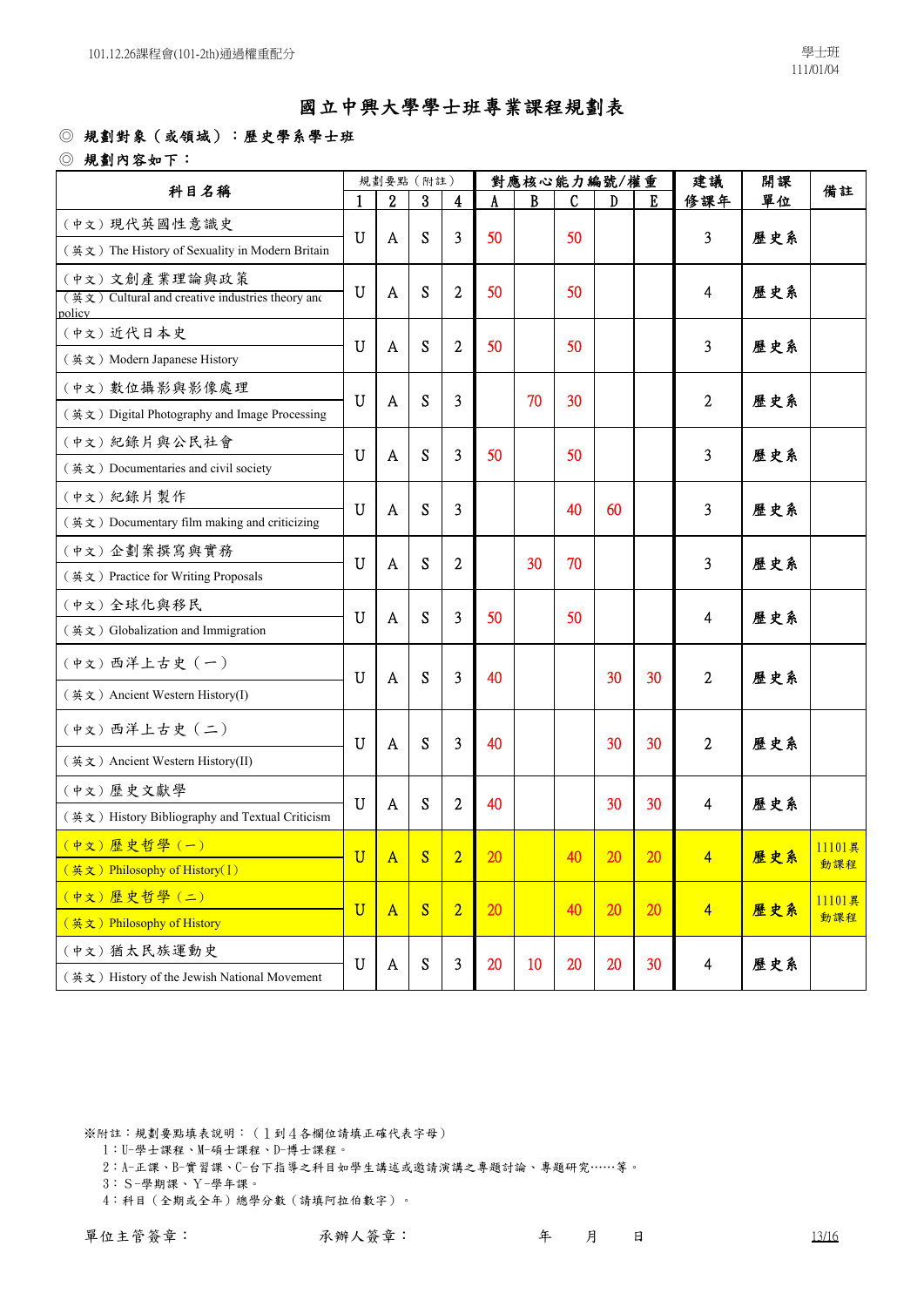### ◎ 規劃對象(或領域):歷史學系學士班

◎ 規劃內容如下:

| 科目名稱                                           |                       | 規劃要點 (附註)               |   |                |    |   | 對應核心能力編號/權重   |    |                 | 建議             | 開課  | 備註     |
|------------------------------------------------|-----------------------|-------------------------|---|----------------|----|---|---------------|----|-----------------|----------------|-----|--------|
|                                                |                       | 2                       | 3 | 4              |    | B | $\mathcal{C}$ | D  | E               | 修課年            | 單位  |        |
| (中文)中國社會史                                      | U                     |                         | Y |                | 40 |   |               | 30 | 30              | 3              |     |        |
| (英文) Chinese Social History                    |                       | A                       |   | 4              |    |   |               |    |                 |                | 歷史系 |        |
| (中文)中國海洋發展史                                    | U                     | A                       | Y | 4              | 40 |   |               | 30 | 30              | 3              | 歷史系 |        |
| (英文) History of Ocean Development in Chinese   |                       |                         |   |                |    |   |               |    |                 |                |     |        |
| (中文) 唐代文化史                                     | U                     | A                       | Y | 4              | 40 |   |               | 30 | 30              | $\overline{2}$ | 歷史系 |        |
| (英文) Cultural History of The Tang Dynasty      |                       |                         |   |                |    |   |               |    |                 |                |     |        |
| (中文)中國婦女史                                      | U                     | A                       | Y | 4              | 40 |   |               | 30 | 30              | 3              | 歷史系 |        |
| (英文) Chinese Women History                     |                       |                         |   |                |    |   |               |    |                 |                |     |        |
| (中文)方志學                                        | U                     | A                       | Y | 4              | 40 |   |               | 30 | 30              | 3              | 歷史系 |        |
| (英文) Chinese Topographical Records             |                       |                         |   |                |    |   |               |    |                 |                |     |        |
| (中文)六朝文化史(一)                                   |                       |                         |   |                |    |   |               |    |                 |                |     |        |
| (英文) Cultural History of The Six Dynasties(I)  | U                     | A                       | S | $\overline{2}$ | 40 |   |               | 30 | 30              | 3              | 歷史系 |        |
| (中文)六朝文化史(二)                                   |                       |                         |   |                |    |   |               |    |                 |                |     |        |
| (英文) Cultural History of The Six Dynasties(II) | U                     | A                       | S | $\overline{2}$ | 40 |   |               | 30 | 30              | 3              | 歷史系 |        |
| (中文)東北亞史(一)                                    | $\overline{\text{U}}$ | $\overline{\mathbf{A}}$ | S | $\overline{2}$ | 50 |   | 20            |    | 30              | $\overline{2}$ | 歷史系 | 11101課 |
| (英文) History of North-East Asia(I)             |                       |                         |   |                |    |   |               |    |                 |                |     | 程異動    |
| (中文)東北亞史(二)                                    | $\overline{\text{U}}$ | $\mathbf{A}$            | S | $\overline{2}$ | 50 |   | 20            |    | 30              | $\overline{2}$ | 歷史系 | 11101課 |
| (英文) History of North-East Asia(II)            |                       |                         |   |                |    |   |               |    |                 |                |     | 程異動    |
| (中文)東南亞各國史                                     | U                     | A                       | S | $\overline{2}$ | 40 |   |               | 30 | 30              | 3              | 歷史系 |        |
| (英文) History of South-East Asia                |                       |                         |   |                |    |   |               |    |                 |                |     |        |
| (中文)中西交通史                                      | U                     | A                       | S | $\overline{2}$ | 40 |   |               | 30 | 30              | 3              | 歷史系 |        |
| (英文) Sino-Western Communication History        |                       |                         |   |                |    |   |               |    |                 |                |     |        |
| (中文)人類學導論                                      | $\mathbf U$           | A                       | S | $\overline{c}$ | 40 |   |               | 30 | 30              | 2              | 歷史系 |        |
| (英文) Introduction to Anthropology              |                       |                         |   |                |    |   |               |    |                 |                |     |        |
| (中文)考古學導論                                      | $\mathbf U$           | A                       | S | $\overline{2}$ | 40 |   |               | 30 | 30 <sup>°</sup> | $\overline{2}$ | 歷史系 |        |
| (英文) Introduction to Archeology                |                       |                         |   |                |    |   |               |    |                 |                |     |        |
| (中文)應用考古學                                      | $\mathbf U$           | A                       | S | $\overline{2}$ | 40 |   |               | 30 | 30              | 3              | 歷史系 |        |
| (英文) Applied Archaeology                       |                       |                         |   |                |    |   |               |    |                 |                |     |        |

※附註:規劃要點填表說明:(1到4各欄位請填正確代表字母)

- 1:U-學士課程、M-碩士課程、D-博士課程。
- 2:A-正課、B-實習課、C-台下指導之科目如學生講述或邀請演講之專題討論、專題研究……等。
- 3:S-學期課、Y-學年課。
- 4:科目(全期或全年)總學分數(請填阿拉伯數字)。

單位主管簽章: 不辨人簽章: 不許不定 再 月 日 14/16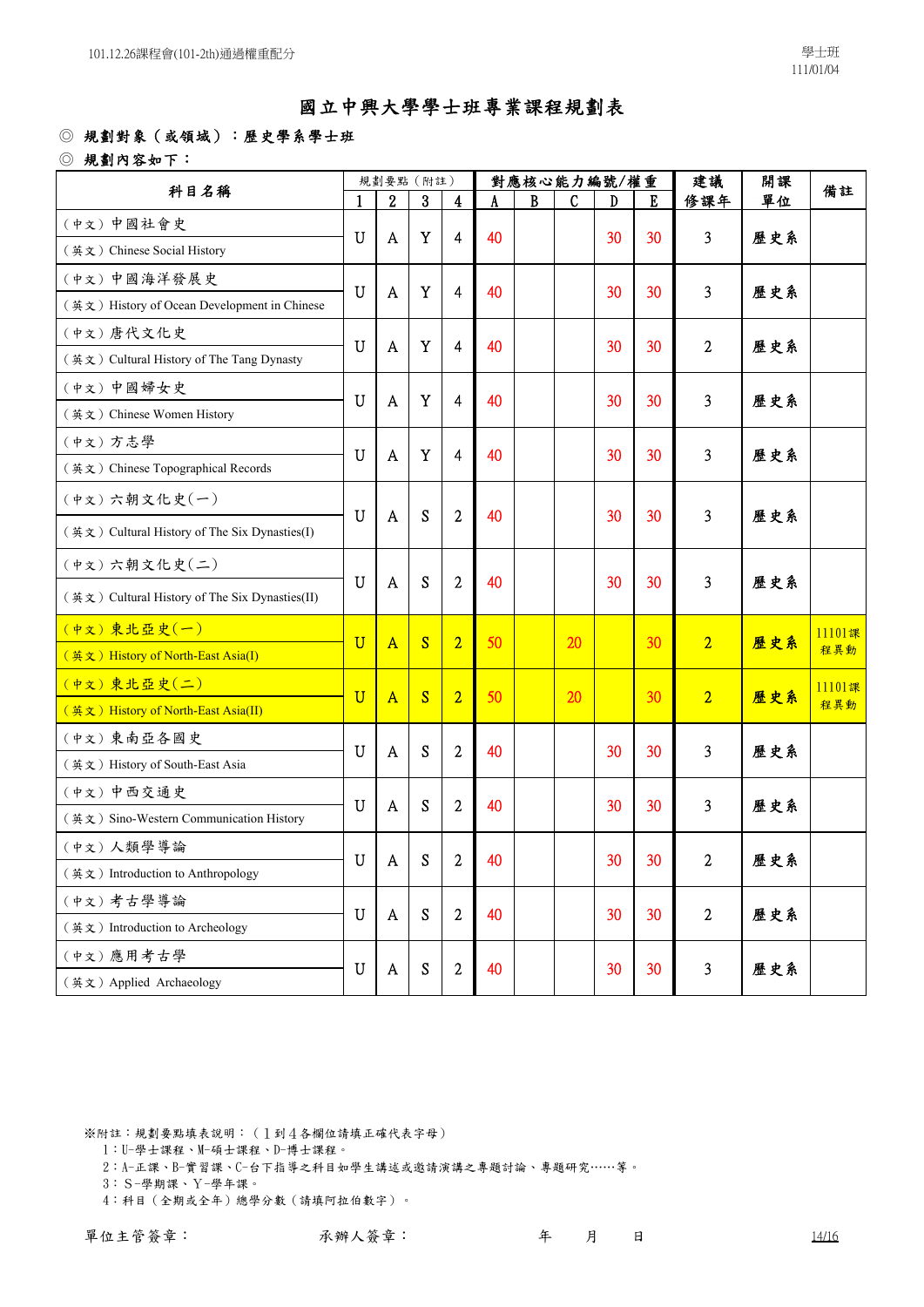### ◎ 規劃對象(或領域):歷史學系學士班

◎ 規劃內容如下:

| 科目名稱                                                             |             |              | 規劃要點 (附註)        |                         |    |    | 對應核心能力編號/權重  |    |             | 建議             | 開課  | 備註 |
|------------------------------------------------------------------|-------------|--------------|------------------|-------------------------|----|----|--------------|----|-------------|----------------|-----|----|
|                                                                  |             | 2            | $\boldsymbol{3}$ | $\overline{\mathbf{4}}$ |    | B  | $\mathbf{C}$ | D  | $\mathbf E$ | 修課年            | 單位  |    |
| (中文)博物館學導論                                                       | U           | A            | S                | $\overline{2}$          | 40 |    |              | 30 | 30          | $\overline{2}$ | 歷史系 |    |
| (英文) Introduction to Museum Studies                              |             |              |                  |                         |    |    |              |    |             |                |     |    |
| (中文)臺灣考古學                                                        | U           | A            | S                | $\overline{2}$          | 40 |    |              | 30 | 30          | $\overline{2}$ | 歷史系 |    |
| (英文) Archeology in Taiwan                                        |             |              |                  |                         |    |    |              |    |             |                |     |    |
| (中文)口述歷史理論與應用                                                    | U           | A            | S                | $\overline{2}$          | 40 |    |              | 30 | 30          | 3              | 歷史系 |    |
| (英文) Theory and Application of Oral History                      |             |              |                  |                         |    |    |              |    |             |                |     |    |
| (中文)日本語言與文化(一)                                                   | $\mathbf U$ | A            | S                | $\overline{2}$          |    |    | 60           | 20 | 20          | $\overline{2}$ | 歷史系 |    |
| (英文) Langeuage and Culture of Japan(I)                           |             |              |                  |                         |    |    |              |    |             |                |     |    |
| (中文)日本語言與文化(二)                                                   |             |              |                  |                         |    |    |              |    |             |                |     |    |
| (英文) Langeuage and Culture of Japan(II)                          | U           | A            | S                | $\overline{2}$          |    |    | 60           | 20 | 20          | $\overline{2}$ | 歷史系 |    |
| (中文)法德關係暨歐洲整合史<br>(英文) History of Franco-German Relationship and | $\mathbf U$ | A            | S                | 3                       |    |    | 30           |    | 70          | $\overline{4}$ | 歷史系 |    |
| European Interation                                              |             |              |                  |                         |    |    |              |    |             |                |     |    |
| (中文)古代中國的出土文獻                                                    | U           |              | S                | $\overline{2}$          | 30 | 20 | 20           | 10 | 20          |                | 歷史系 |    |
| (英文) Excavated text of early China                               |             | A            |                  |                         |    |    |              |    |             | 4              |     |    |
| (中文)古代中國的政治制度與社會                                                 | U           | A            | S                | $\overline{2}$          | 30 | 20 | 20           | 10 | 20          | $\overline{4}$ | 歷史系 |    |
| (英文) Political and social history in Early China                 |             |              |                  |                         |    |    |              |    |             |                |     |    |
| (中文)德國語言與文化(一)                                                   | U           | A            | S                | $\overline{2}$          |    |    | 30           |    | 70          | $\overline{2}$ | 歷史系 |    |
| (英文) German Language and Culture(I)                              |             |              |                  |                         |    |    |              |    |             |                |     |    |
| (中文)德國語言與文化(二)                                                   | U           | A            | S                | $\overline{2}$          |    |    | 30           |    | 70          | $\overline{2}$ | 歷史系 |    |
| (英文) German Language and Culture(II)                             |             |              |                  |                         |    |    |              |    |             |                |     |    |
| (中文)古代中國的圖像與文化                                                   | U           | A            | S                | $\overline{2}$          | 30 | 20 | 20           | 10 | 20          | 3              | 歷史系 |    |
| (英文) Image and Culture of Early China                            |             |              |                  |                         |    |    |              |    |             |                |     |    |
| (中文) 亞洲史 (一)                                                     | U           | A            | S                | 3                       | 50 |    | 20           |    | 30          | $\overline{2}$ | 歷史系 |    |
| (英文) History of Asia(I)                                          |             |              |                  |                         |    |    |              |    |             |                |     |    |
| (中文) 亞洲史(二)                                                      | U           | $\mathbf{A}$ | S                | 3                       | 50 |    | 20           |    | 30          | $\overline{2}$ | 歷史系 |    |
| (英文) History of Asia(II)                                         |             |              |                  |                         |    |    |              |    |             |                |     |    |
| (中文)中國近代經濟史                                                      | U           |              | S                | 3                       | 50 |    | 20           | 30 |             | 3              |     |    |
| (英文) Economic History of Modern China                            |             | A            |                  |                         |    |    |              |    |             |                | 歷史系 |    |
| (中文)中國環境史                                                        | $\mathbf U$ | A            | S                | $\overline{c}$          | 40 |    |              | 30 | 30          | 3              | 歷史系 |    |
| (英文) Environmental History of China                              |             |              |                  |                         |    |    |              |    |             |                |     |    |

- 1:U-學士課程、M-碩士課程、D-博士課程。
- 2:A-正課、B-實習課、C-台下指導之科目如學生講述或邀請演講之專題討論、專題研究……等。
- 3:S-學期課、Y-學年課。
- 4:科目(全期或全年)總學分數(請填阿拉伯數字)。